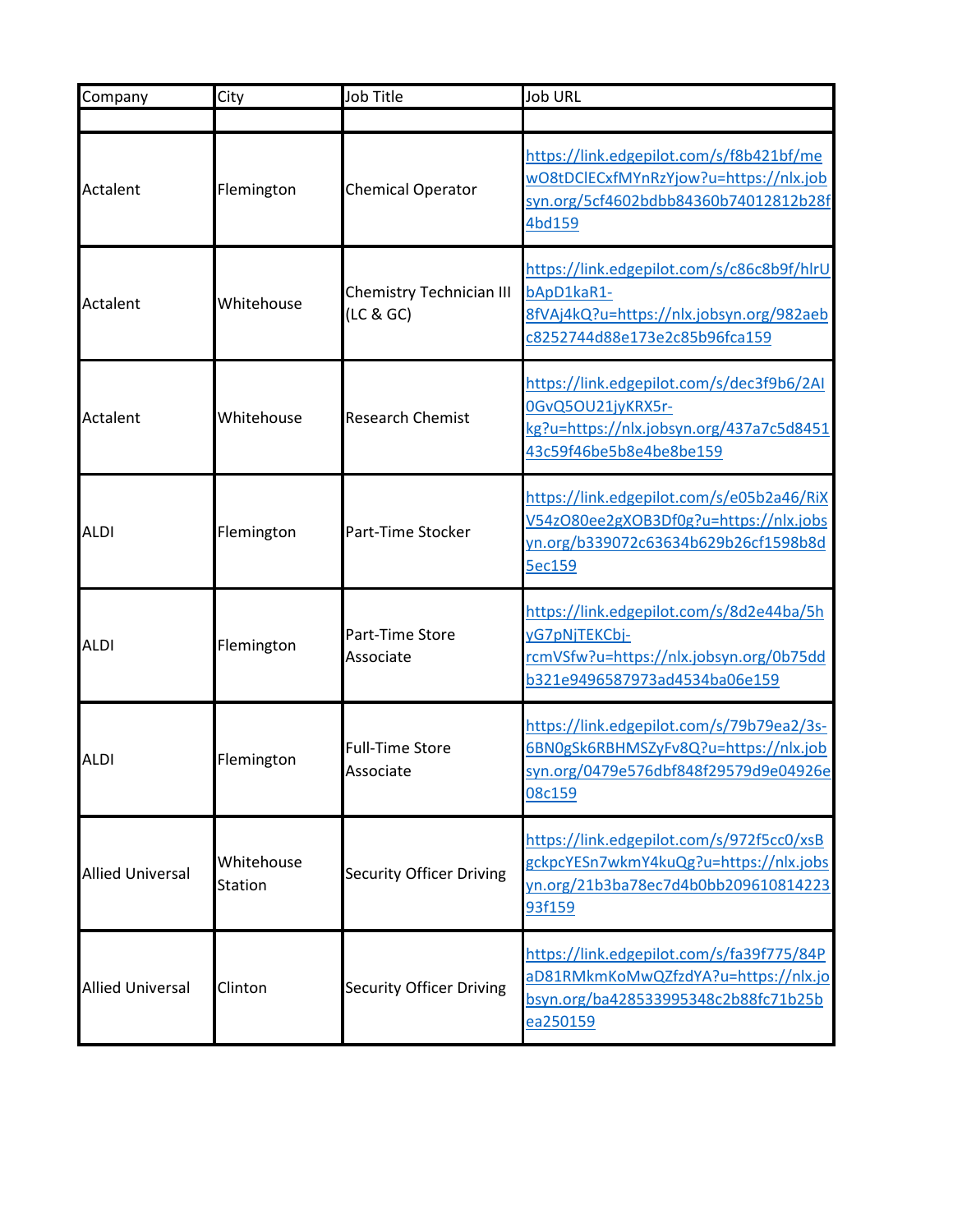| <b>Allied Universal</b>           | Bloomsbury | Security Officer - Pharma                                              | https://link.edgepilot.com/s/c573249b/sm<br>gJRnzvaUCrYht4FRfbJQ?u=https://nlx.jobsy<br>n.org/ad443c361378498598641f5968fb71<br>Oc159                           |
|-----------------------------------|------------|------------------------------------------------------------------------|-----------------------------------------------------------------------------------------------------------------------------------------------------------------|
| <b>Allied Universal</b>           | Lebanon    | Security Officer - Pharma                                              | https://link.edgepilot.com/s/5388bfa6/hvH<br>o4Cx7HkuCf84QIJI QQ?u=https://nlx.jobsy<br>n.org/9b62149f1159462880a76208d8712e<br>13159                           |
| <b>Allied Universal</b>           | Clinton    | P/T College Campus<br><b>Security Officer</b>                          | https://link.edgepilot.com/s/b00aebef/0tp<br>XOd5oEk69U3tVOdacUQ?u=https://nlx.job<br>syn.org/7a5ce487b3774494bcc1ab272136<br>19ce159                           |
| <b>Allied Universal</b>           | Clinton    | Officer                                                                | https://link.edgepilot.com/s/51751330/G7<br>College Campus Security avA5impUGTdO 32EBfug?u=https://nlx.job<br>syn.org/f5cebf8744864ee09f3d86d7af1a2e<br>26159   |
| Alternatives, Inc.                | Flemington | <b>Direct Support</b>                                                  | https://link.edgepilot.com/s/685aa8c7/btX<br>A08TINE6HgpCiXNN ew?u=https://nlx.jobs<br>Professional (DSP) - GH 1 yn.org/6c56fbbf27d64a138c53927135630f<br>25159 |
| Alternatives, Inc.                | Flemington | <b>Direct Support</b><br>Professional (DSP),<br>Awake Overnight - GH 1 | https://link.edgepilot.com/s/de1d50da/aF<br>MbQPMykEWhUuHqkiEjxQ?u=https://nlx.j<br>obsyn.org/bea0e37b1a8f4b0dab3107028d<br>b37f02159                           |
| AquaSafe Pool<br>Management, Inc. | Clinton    | Summer Lifeguard -<br>Clinton, NJ                                      | https://link.edgepilot.com/s/f33c89a5/Cqi<br>Bw2mVW0S2_q6OWT-<br>AUQ?u=https://nlx.jobsyn.org/0d0c4614f3<br>584fc2a4fee107f163b6e1159                           |
| AquaSafe Pool<br>Management, Inc. | Flemington | Summer Lifeguard -<br>Flemington, NJ                                   | https://link.edgepilot.com/s/72a68152/IAH<br>POXq7LEi4QHF1iWKVzg?u=https://nlx.jobs<br>yn.org/a886dba55df94d3db5a4260913301<br>e42159                           |
| <b>Bank of America</b>            | Flemington | Registered Wealth<br><b>Management Client</b><br>Associate             | https://link.edgepilot.com/s/72b8dbf3/Wq<br>mSgSMnWE6u0xDHcYFNFw?u=https://nlx.j<br>obsyn.org/c73b3e5ca3244c33b0a8678b73<br>df0646159                           |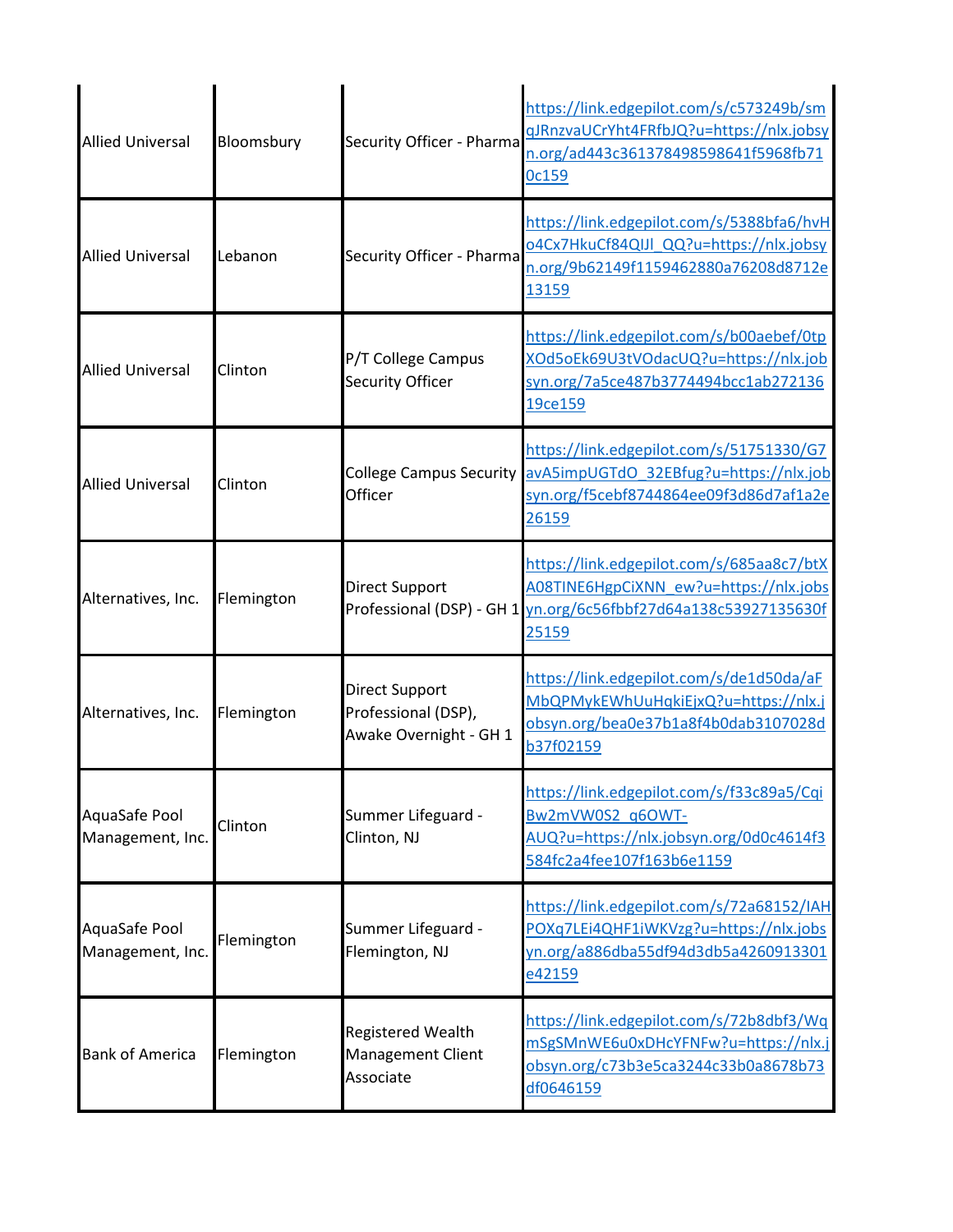| <b>Bank of America</b>                     | Flemington | Relationship Banker -<br>Flemington-Reaville<br><b>Financial Center -</b><br>Flemington, NJ - Spanish<br>Preferred | https://link.edgepilot.com/s/60fca52e/Nh<br>Hj8j2RYEqjdva6sV0z0Q?u=https://nlx.jobsy<br>n.org/31e70face775493c8199b5faf8ade46<br>1159 |
|--------------------------------------------|------------|--------------------------------------------------------------------------------------------------------------------|---------------------------------------------------------------------------------------------------------------------------------------|
| <b>Bausch Health</b>                       | Annandale  | Senior Database<br>Administrator                                                                                   | https://link.edgepilot.com/s/e8172e51/bVi<br>stvpOs0a2WQF -<br>t1x8A?u=https://nlx.jobsyn.org/a163404a4<br>8d04fc1baadd4adb9aa16ce159 |
| <b>Bausch Health</b>                       | Annandale  | Director, Consumer<br>Product Marketing,<br>Xifaxan                                                                | https://link.edgepilot.com/s/f639812f/0ar<br>VPM-<br>duEaG EIUiTAkzQ?u=https://nlx.jobsyn.org<br>/5db0ccaf2eed4a74b11ef86bd4207401159 |
| <b>Bausch Health</b>                       | Annandale  | <b>Senior Marketing</b><br>Product Manager,<br>Relistor                                                            | https://link.edgepilot.com/s/e7b2f18e/su8<br>tPQoe UaXp6jcz-<br>pO6w?u=https://nlx.jobsyn.org/68daba342<br>5154503a71f935efb385fd3159 |
| <b>Best Buddies</b><br>International, Inc. | Flemington | Deputy Director,<br>Communications and<br>Stewardship                                                              | https://link.edgepilot.com/s/08191622/DQ<br>RqWyn3jkCL1BILgh1WiQ?u=https://nlx.job<br>syn.org/9f0234f258634af5be4480ca35952<br>992159 |
| <b>BJs Wholesale</b><br>Club               | Flemington | <b>Meat Clerk-Full Time</b>                                                                                        | https://link.edgepilot.com/s/dcf18fb8/YAI<br>wZTi5eU621u2HKCkc1g?u=https://nlx.jobs<br>yn.org/02704162ebe542678793fa0ae0924<br>508159 |
| <b>BJs Wholesale</b><br>Club               | Flemington | <b>Membership Sales</b><br>Ambassador- Part Time                                                                   | https://link.edgepilot.com/s/a88e16c0/iBt<br>0YWaCrEOLH9sYMtW4bA?u=https://nlx.jo<br>bsyn.org/7aab1b166d0c4832b7efc792b06<br>2e33f159 |
| <b>BJs Wholesale</b><br>Club               | Flemington | Cashier-Part Time                                                                                                  | https://link.edgepilot.com/s/974d377a/N<br>EDAZ4e8k6-<br>serMyERYGA?u=https://nlx.jobsyn.org/41f<br>74cc3fa0f4c72ab8ffd79f6ac1bde159  |
| <b>BJs Wholesale</b><br>Club               | Flemington | Tire Bay Technician- Full<br>Time *** \$2,500 SIGN-<br>ON BONUS***                                                 | https://link.edgepilot.com/s/aec0b2e9/Nq<br>MytJ04SUWfrMBgBEnr7Q?u=https://nlx.jo<br>bsyn.org/847f8d1702de4177b09dd33fa16<br>46679159 |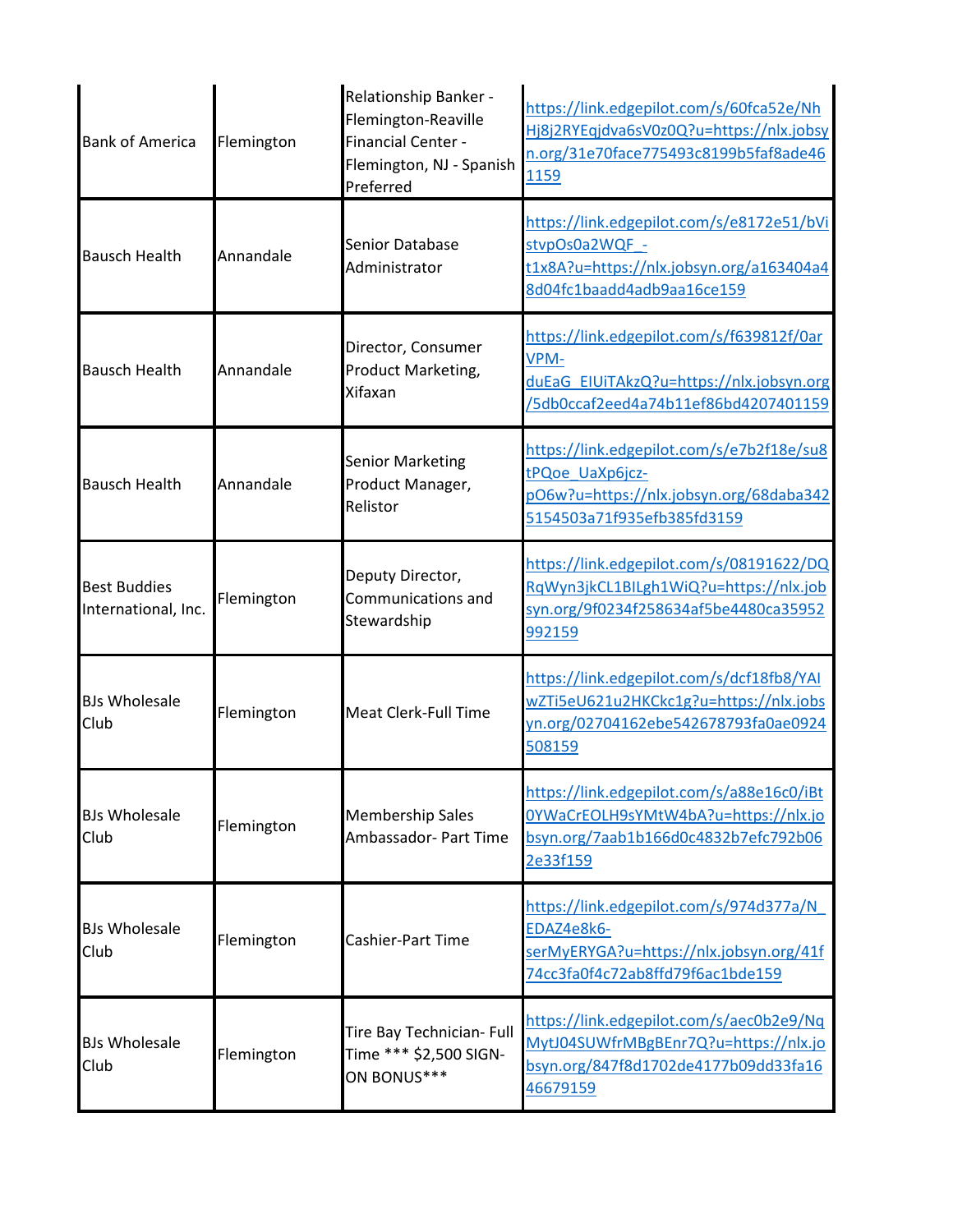| <b>BJs Wholesale</b><br>Club | Flemington | <b>Custodian-Part Time</b>                                                             | https://link.edgepilot.com/s/b4a58705/LQ<br>0k2h2ZVEq7g7L3cressA?u=https://nlx.jobs<br>yn.org/80604d86045042e6b77e5c77fdbf9<br>510159                       |
|------------------------------|------------|----------------------------------------------------------------------------------------|-------------------------------------------------------------------------------------------------------------------------------------------------------------|
| <b>Bright Horizons</b>       | Lebanon    | <b>Child Care Teachers</b>                                                             | https://link.edgepilot.com/s/12dd86dd/GE<br>vbUUQV7Ea-B3Dw-<br>HUtoA?u=https://nlx.jobsyn.org/64713744<br>b92b444ab0bef8f1cc835596159                       |
| <b>BrightStar Care</b>       | Califon    | <b>Certified Home Health</b><br>Aide CHHA   12hrs<br>Weekend Day/Night  <br>Califon NJ | https://link.edgepilot.com/s/56f17e8e/-<br>AWeiVxnpEOMqK5qeLa Bg?u=https://nlx.j<br>obsyn.org/8ea64e9b3aae451aa71756d81f<br>bb285d159                       |
| Burlington                   | Flemington | Retail Store Supervisor                                                                | https://link.edgepilot.com/s/57851270/j4o<br>eh24nJ0iJ4dEuZQnVAw?u=https://nlx.jobsy<br>n.org/3b6c1a9d221b4f84a37b2702db4369<br>dc159                       |
| Burlington                   | Flemington | Cashier Associate                                                                      | https://link.edgepilot.com/s/03ac91ad/0Z6<br>i6hgO-<br>06taP6sNWY19g?u=https://nlx.jobsyn.org/<br>5131ccfb7bf244a6b6ec3351ae399da2159                       |
| Burlington                   | Flemington | <b>Retail Store Closing Lead</b>                                                       | https://link.edgepilot.com/s/69c651bc/rQ<br>A6tfvDiE 4L3N zXEWDA?u=https://nlx.job<br>syn.org/a092427ecb144086ac9bb6f64922b<br>cba159                       |
| Burlington                   | Flemington | <b>Retail Receiving</b><br>Associate                                                   | https://link.edgepilot.com/s/d44077ec/HZ<br>PEoGuLIEyPnxMBVN8JxQ?u=https://nlx.job<br>syn.org/12550043f5104f729a6b4a8f56595<br>786159                       |
| Burlington                   | Flemington | <b>Retail Sales Associate</b>                                                          | https://link.edgepilot.com/s/444e169c/2vi<br>e2ghiZEiqjngz7jQ vg?u=https://nlx.jobsyn.<br>org/40eb22569fb941bcaacf7b35dcf0f9ab1<br>59                       |
| C&A Industries,<br>LLC       | Flemington | / OR RN $/$<br>PERIOPERATIVE RN / OR<br><b>NURSE</b>                                   | RN / REGISTERED NURSE https://link.edgepilot.com/s/efd8c0d2/S2h<br>Py7PQ k6ylxwU2f2fXg?u=https://nlx.jobsy<br>n.org/1228baccd86248cfa87db365554e00<br>58159 |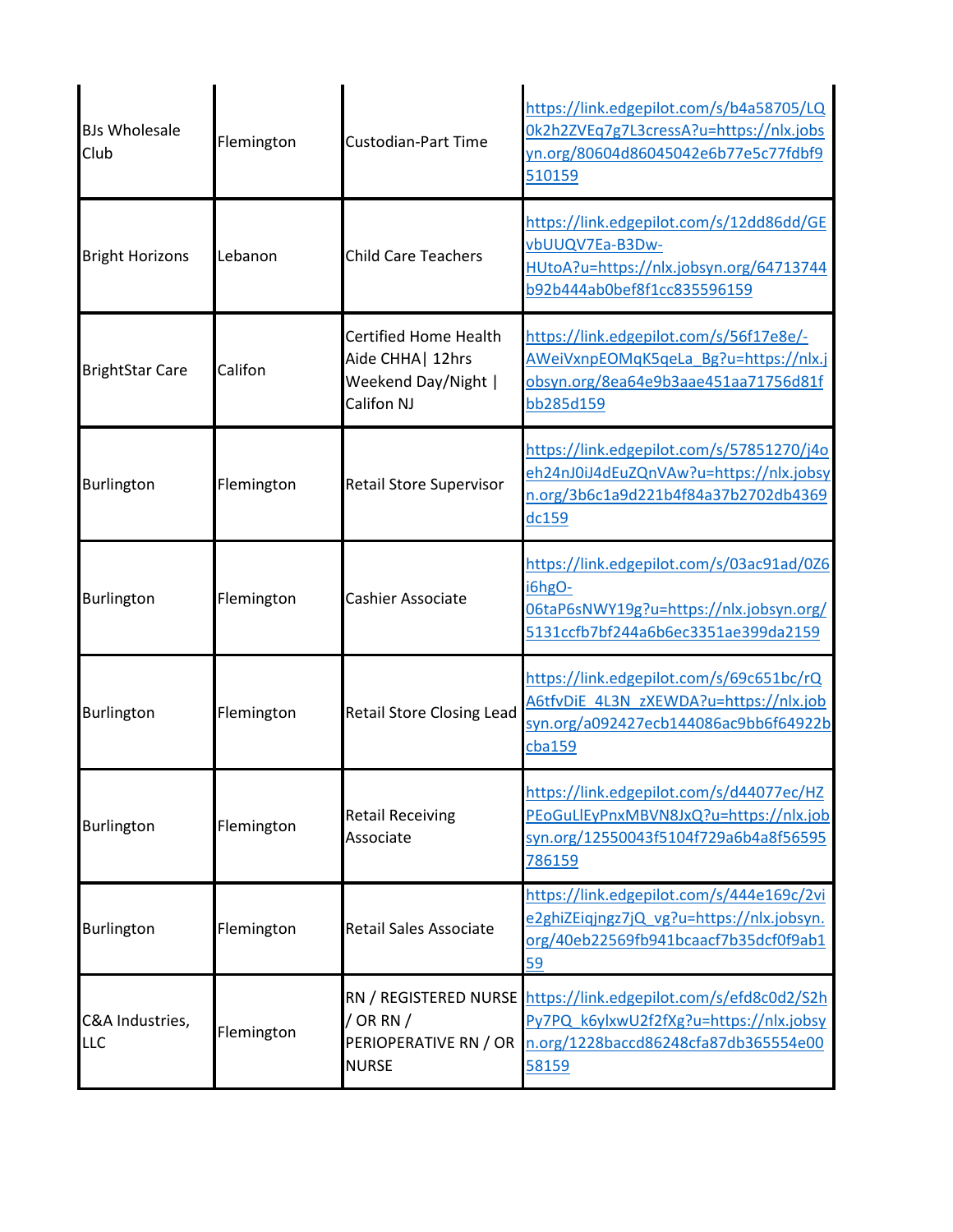| <b>CBRE</b> | Whitehouse<br>Station        | <b>Facilities Coordinator</b><br>(on-site)          | https://link.edgepilot.com/s/5f00eaf7/qOL<br>TN7C9CEu9n2S6sTjYPw?u=https://nlx.jobs<br>yn.org/70676f0fff814de6808d6e7077cc3a<br><b>bf159</b>                                          |
|-------------|------------------------------|-----------------------------------------------------|---------------------------------------------------------------------------------------------------------------------------------------------------------------------------------------|
| <b>CBRE</b> | Whitehouse<br>Station        | <b>Facilities Coordinator</b>                       | https://link.edgepilot.com/s/f8e26442/z3lk<br>mUYWKkCRT2LXcuFoPw?u=https://nlx.jobs<br>yn.org/392458053c4646e8a621cc474de21<br>c95159                                                 |
| Chubb       | Whitehouse<br>Station        | <b>Business Analyst</b>                             | https://link.edgepilot.com/s/9fdb4705/Jc-<br>3JdgViUG7aJZDL4VnZQ?u=https://nlx.jobsy<br>n.org/cfc75f5f832c43c7802bb4203039d02<br>a159                                                 |
| Chubb       | Whitehouse<br>Station        | <b>AVP - Technical</b><br><b>Solutions Designer</b> | https://link.edgepilot.com/s/a4133f08/WF<br>4meUKzf0a6kmeLUWsl9g?u=https://nlx.jo<br>bsyn.org/a7c460a65cea49ffb348e02ef050<br>4a9b159                                                 |
| Chubb       | Whitehouse<br>Station        |                                                     | https://link.edgepilot.com/s/524b00b3/9r<br>Product Manager, BOP - UDTpyia0eTraJUHhrkIw?u=https://nlx.jobs<br>Umbrella, Small Business yn.org/1778c5e77c284b2da27e1591a6c77<br>1af159 |
| Chubb       | Whitehouse<br><b>Station</b> | Product Manager, BOP -                              | https://link.edgepilot.com/s/385f5db5/FM<br>MRfnGGfEiEtsekk4T56Q?u=https://nlx.jobs<br>Umbrella, Small Business yn.org/7ea6a444ee29491eaaa1bb51f7b72<br>ab8159                        |
| Chubb       | Whitehouse<br>Station        | Software Engineer                                   | https://link.edgepilot.com/s/22a30457/lu0<br>GXSsbw0qqbWcfiQ3wXw?u=https://nlx.job<br>syn.org/ac9d805386aa43479ddf5a0b33d6<br>3bd6159                                                 |
| Chubb       | Whitehouse<br><b>Station</b> | AVP, Metrics and<br><b>Reporting Lead</b>           | https://link.edgepilot.com/s/9bf94f78/xf14-<br>8qm10OXd1hlF AM6Q?u=https://nlx.jobsy<br>n.org/3abecc9489ca4f8c859beb697252b09<br>7159                                                 |
| Chubb       | Whitehouse<br>Station        | <b>Business Helpdesk</b><br>Representative          | https://link.edgepilot.com/s/aa0703a0/DK<br>PKgBJbv0Gj04b72CYpOg?u=https://nlx.jobs<br>yn.org/ba3ca8f44d144e6fad242ab7f095a7<br>ad159                                                 |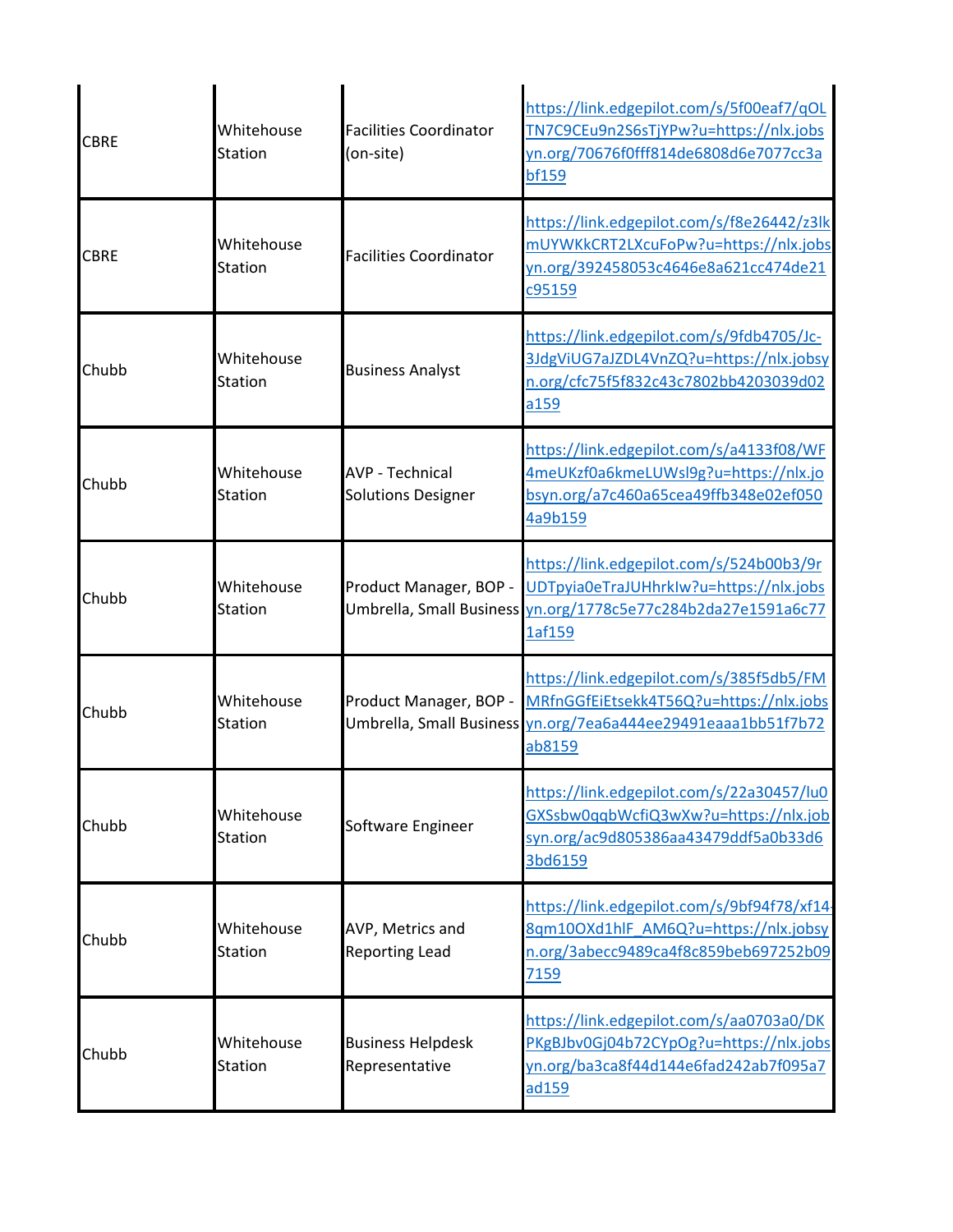| Chubb                                | Whitehouse<br>Station        | <b>Product Services</b><br>Analyst, Auto         | https://link.edgepilot.com/s/d8783f0a/dnt<br>Tg4Ds8k2r7muxQlKo6A?u=https://nlx.jobs<br>yn.org/571f6f4d27244ee98093f9fb679ab3<br>7a159        |
|--------------------------------------|------------------------------|--------------------------------------------------|----------------------------------------------------------------------------------------------------------------------------------------------|
| Chubb                                | Whitehouse<br>Station        | <b>VDI Engineer</b>                              | https://link.edgepilot.com/s/a2968710/Soi<br>nR2akaUKj3ti24wrxIw?u=https://nlx.jobsyn<br>.org/6b7256d2aa644badbb62b7a3aee7fac<br>6159        |
| Chubb                                | Whitehouse<br>Station        | <b>Streamline Underwriter</b>                    | https://link.edgepilot.com/s/f97ed803/DK<br>OLyC QiUmJdnJPUSQPwA?u=https://nlx.jo<br>bsyn.org/c9c2b9c21e1b467e9cea429581a2<br>7381159        |
| Chubb                                | Whitehouse<br>Station        | <b>Underwriting Associate</b>                    | https://link.edgepilot.com/s/c8f6c113/ZAQ<br>GzxUHv0WM4qGcmmkkYw?u=https://nlx.<br>obsyn.org/814ced54b6d34ab78b3fb5a674<br>Ofa059159         |
| Chubb                                | Whitehouse<br><b>Station</b> | <b>Clarity PPM</b><br>Administrator              | https://link.edgepilot.com/s/b93608cf/skD<br>cEcjBaUynZj2uIgpYRQ?u=https://nlx.jobsyn<br>.org/eb2775e0502e4d539090e502fb65faac<br><b>159</b> |
| Chubb                                | Whitehouse<br>Station        | <b>Surety Technical</b><br>Assistant I           | https://link.edgepilot.com/s/0ec1821a/X4<br>zDWSPCU6XOvS6WIL4WA?u=https://nlx.jo<br>bsyn.org/a2eb3e22ad324c90a910225e115<br>b6186159         |
| Chubb                                | Whitehouse<br><b>Station</b> | <b>Senior Statistical Analyst</b>                | https://link.edgepilot.com/s/8d2329bb/-<br>4qlsq87qkWd-<br>sWXbiisFw?u=https://nlx.jobsyn.org/2bd29<br>8e1280b44cabc0e1b6630209641159        |
| Chubb                                | Whitehouse<br><b>Station</b> | <b>CRM Technical Delivery</b><br>Lead (Dynamics) | https://link.edgepilot.com/s/441654f0/i0o<br>CuwnzQEu8JkHkq5oiOw?u=https://nlx.jobs<br>yn.org/cee15939577f4aa29c359c2733aa76<br>2f159        |
| Cognizant<br>Technology<br>Solutions | Annandale                    | <b>MBA Summer Associate</b>                      | https://link.edgepilot.com/s/8512e670/lixF<br>5A57YE6BNcdkK9u16g?u=https://nlx.jobsy<br>n.org/c2c5770eed2745c0a7e14571a2705b<br>31159        |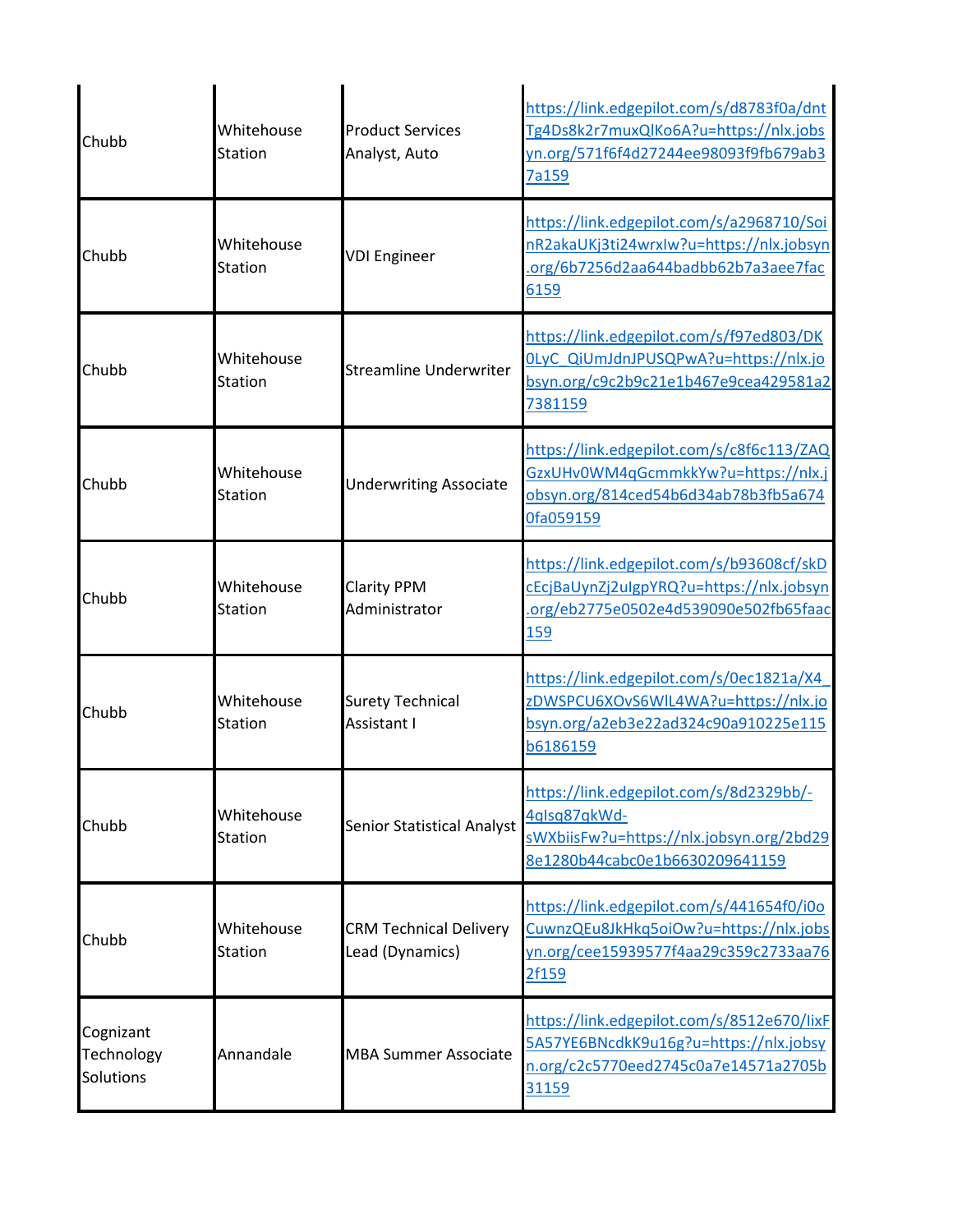| Cognizant<br>Technology<br>Solutions | Whitehouse<br>Station        | Sr Mainframe Developer          | https://link.edgepilot.com/s/394b423f/liW<br>dvtzDkEaLA5yTkTfwvg?u=https://nlx.jobsy<br>n.org/78a1b4fbdbfd41c9a52ab3830451c53<br>3159             |
|--------------------------------------|------------------------------|---------------------------------|---------------------------------------------------------------------------------------------------------------------------------------------------|
| Cognizant<br>Technology<br>Solutions | Whitehouse<br><b>Station</b> | Sr.Net Developer                | https://link.edgepilot.com/s/790c1294/EZ0<br>dSqTY7Eua1-<br>Qx7 bsXw?u=https://nlx.jobsyn.org/e05ca<br>9ca21254e96a1cd07eb498792c9159             |
| Cognizant<br>Technology<br>Solutions | Whitehouse<br><b>Station</b> | Smalltalk Developer             | https://link.edgepilot.com/s/34a36e9b/vX<br>bBUlRgyU2cpPFvxwgzpQ?u=https://nlx.job<br>syn.org/82875b3da15740aca912568c9c84<br>af78159             |
| Cognizant<br>Technology<br>Solutions | Whitehouse<br><b>Station</b> | Senior .Net Developer           | https://link.edgepilot.com/s/096f200d/bD<br>wHWRmadUSNeB-<br>gAIX6 g?u=https://nlx.jobsyn.org/eac4f378<br>bea54d5096131200e5822eaa159             |
| Cognizant<br>Technology<br>Solutions | Annandale                    | <b>MBA Summer Associate</b>     | https://link.edgepilot.com/s/e9567f9b/5Yo<br>YngSHTEaIW6AxCYH14w?u=https://nlx.job<br>syn.org/61aea76c8d094db990fa8f4fba7b2f<br>2e159             |
| Cognizant<br>Technology<br>Solutions | Whitehouse<br>Station        | Net Developer w/e in<br>Angular | https://link.edgepilot.com/s/ef2368c2/aWI<br>HuKoa006Lma4JXNETBQ?u=https://nlx.job<br>syn.org/c5d5592ebe984fce84a469d69d766<br>f4e159             |
| Cognizant<br>Technology<br>Solutions | Whitehouse<br>Station        | Senior Mainframe<br>Developer   | https://link.edgepilot.com/s/778339a7/7Pt<br>ex3Pw3kOV2sl3si8crg?u=https://nlx.jobsyn<br>org/4f73beb15a7d4cae96644f323482067<br><b>b159</b>       |
| Compass Group,<br>North America      | Annandale                    | <b>GRILL COOK (FULL-TIME)</b>   | https://link.edgepilot.com/s/6e929cb8/tq6<br>uimvQ90Wz7crcXG4nmQ?u=https://nlx.job<br>syn.org/e5313a2630f44e6a99ad74e47d3a<br>777b159             |
| Cox Enterprises                      | Flemington                   | <b>Territory Sales Manager</b>  | https://link.edgepilot.com/s/a7caffc5/gdk8<br>DV0cSECz9D91hwF72Q?u=https://nlx.jobsy<br>n.org/931519ce4af6458aa86e23ddf447eb3<br>f <sub>159</sub> |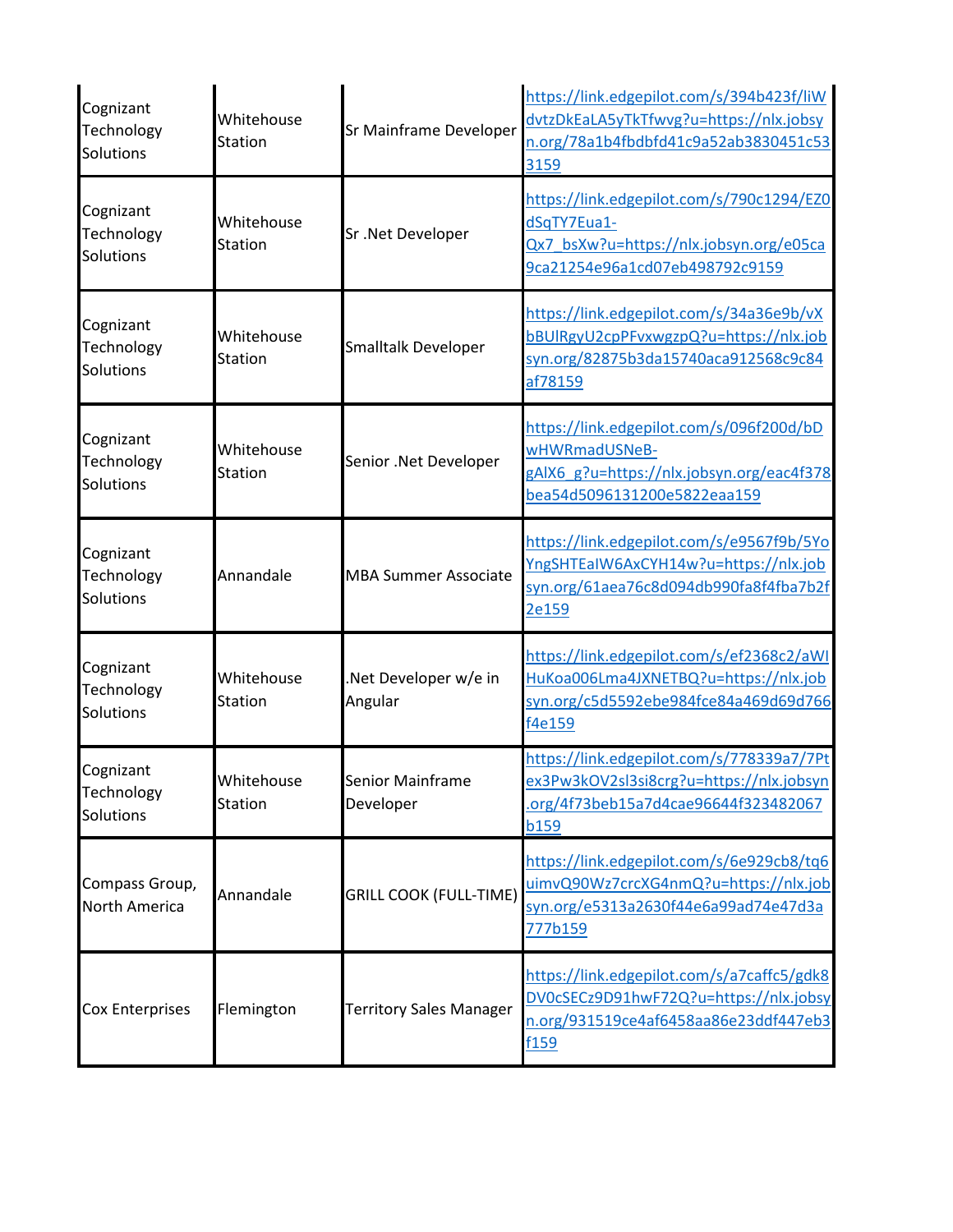| <b>CROSSMARK</b>                         | Lambertville         |                                              | https://link.edgepilot.com/s/0ddc7aff/Gm<br>Retail Merchandiser PT - OkQmxetU XqO13N5no9Q?u=https://nlx.j<br>Daytime, No Weekends! obsyn.org/a2985a046b1a494c89d112a141<br>fdbd2a159 |
|------------------------------------------|----------------------|----------------------------------------------|--------------------------------------------------------------------------------------------------------------------------------------------------------------------------------------|
| <b>CVS Health</b>                        | Flemington           | <b>Retail Store Manager</b>                  | https://link.edgepilot.com/s/60cc85e4/7zK<br>zykDr7k26BXSTczWNPg?u=https://nlx.jobs<br>yn.org/40141a623b4941609f3eb2cb724c0<br>9da159                                                |
| <b>CVS Health</b>                        | Flemington           | <b>Operations Manager</b>                    | https://link.edgepilot.com/s/ed8afb5d/VQ<br>pJusL1e0qY2omXmtppRA?u=https://nlx.job<br>syn.org/cfa7db5aa5aa4b7598bc7f4b1f5f4a<br>77159                                                |
| <b>Driveline Retail</b><br>Merchandising | Lambertville         | <b>Retail Merchandiser -</b><br>Bilingual    | https://link.edgepilot.com/s/acc6addc/TFI<br><b>BMUtY6kW-</b><br>R45LaTjHSw?u=https://nlx.jobsyn.org/aa8a<br>94b18dd34bfeb6c646df5dc785ef159                                         |
| <b>Driveline Retail</b><br>Merchandising | Lambertville         | <b>Master Retail</b><br>Merchandiser         | https://link.edgepilot.com/s/45391806/Dn<br>4Ab-<br>92MEe9hvI3uB7fVw?u=https://nlx.jobsyn.<br>org/e57b398c09ad426fa4d978f47a61c376<br>159                                            |
| <b>Driveline Retail</b><br>Merchandising | Lambertville         | Flex Retail Merchandiser                     | https://link.edgepilot.com/s/d5dcf307/YyV-<br>RUs1 0mWn4SSKdoFhg?u=https://nlx.jobs<br>yn.org/4d37d7904e664f79b5ea8a6c60286<br>4c6159                                                |
| Fastenal Company Flemington              |                      | <b>Warehouse Associate</b>                   | https://link.edgepilot.com/s/cfe8752e/mQ<br>7yMXnAhkizr7v5D_Z-<br>Ww?u=https://nlx.jobsyn.org/844c82a93f6<br>0469aae5433915710e4b7159                                                |
| Fastenal Company Flemington              |                      | Sales Associate PT                           | https://link.edgepilot.com/s/8c05de6d/U6<br>5tU3RVXEu1ro37Lqs2YQ?u=https://nlx.job<br>syn.org/950fcadc459945668566920b5561<br>1a26159                                                |
| Ferrellgas                               | <b>Three Bridges</b> | Field Technician \$5,000<br>Sign On Bonus!** | https://link.edgepilot.com/s/916aa811/AL<br>nEcPzYQ0maFRRyIrvmlQ?u=https://nlx.job<br>syn.org/714ab7ba46974d859e2140e5e3ab<br>9bdf159                                                |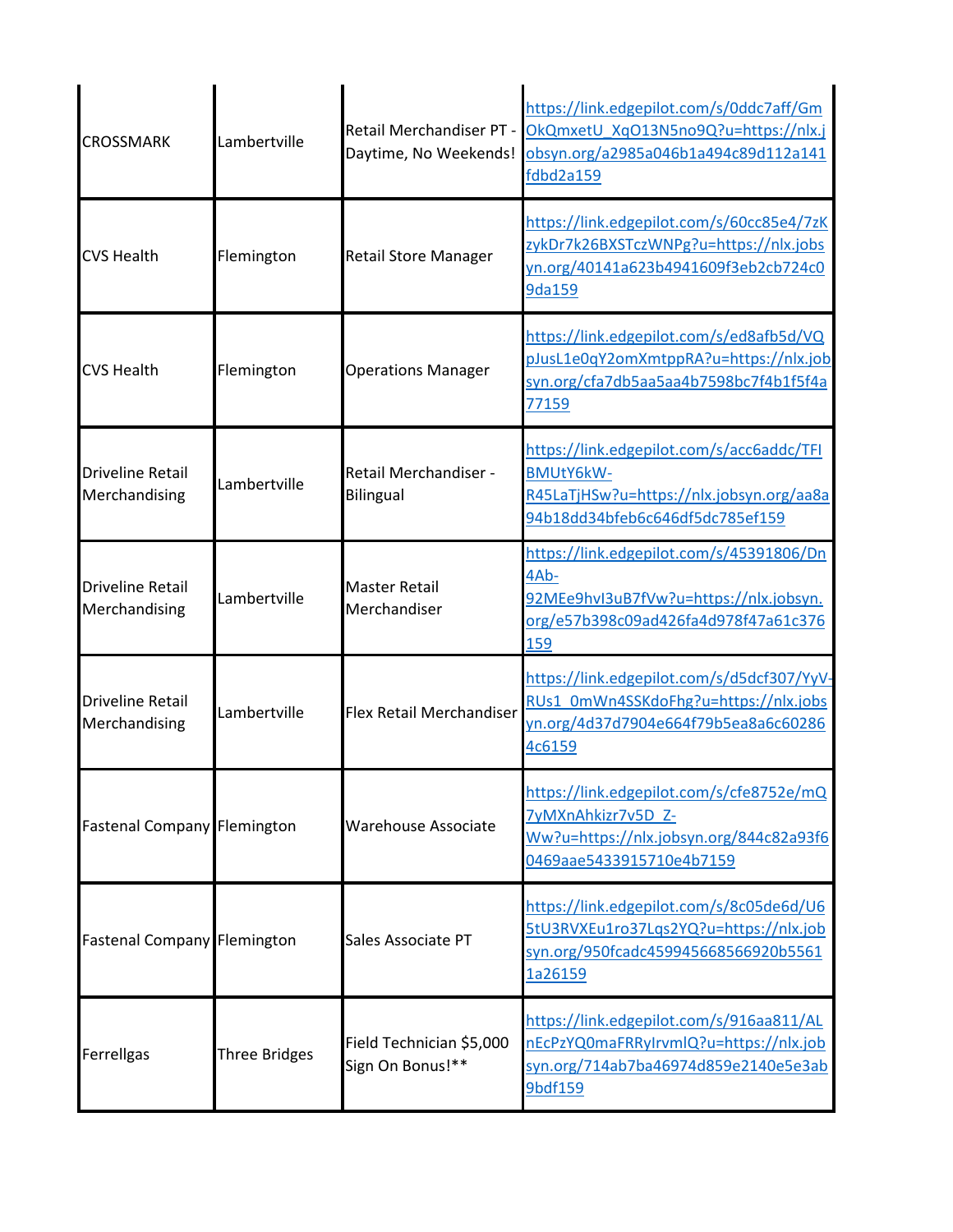| Ferrellgas                             | <b>Three Bridges</b> | Truck Driver \$2500 Sign<br>On Bonus!**                                                                    | https://link.edgepilot.com/s/9596561c/FM<br>aIBOsU4UO4jCUBt8PHuA?u=https://nlx.job<br>syn.org/b34323e1b0ae4605a44c1c9b5c92<br><b>Occd159</b> |
|----------------------------------------|----------------------|------------------------------------------------------------------------------------------------------------|----------------------------------------------------------------------------------------------------------------------------------------------|
| <b>Fulton Financial</b><br>Corporation | Flemington           | <b>Full Time Market Sales</b><br>and Service Specialist                                                    | https://link.edgepilot.com/s/54ba6505/Noj<br>bU3m gEKt6Yv YSYxng?u=https://nlx.jobs<br>yn.org/5994dac3953540c795e59357a0435<br>e51159        |
| Genesis<br>Biotechnology<br>Group      | Lambertville         | <b>Banquet Coordinator</b>                                                                                 | https://link.edgepilot.com/s/a2b662d3/i3o<br>ssz9dzkezFCjmDCgWeA?u=https://nlx.jobs<br>yn.org/6f25eecc677649958aa9b150b41e7<br>1a2159        |
| Genesis<br>Biotechnology<br>Group      | Lambertville         | <b>Banquet Server</b>                                                                                      | https://link.edgepilot.com/s/5b117477/dt<br>HQqIH4iE2nP-<br>laiXY70w?u=https://nlx.jobsyn.org/b15ede<br>b3860c41948a80c7c4b8120edf159        |
| Greenman-<br>Pedersen, Inc.            | Lebanon              | <b>Entry-level Traffic</b><br>Engineer                                                                     | https://link.edgepilot.com/s/af70ba67/Hb<br>QmOM5aBkWPfTsDE9X3SA?u=https://nlx.j<br>obsyn.org/a1d4e9f646444f1e8d0d1692647<br>69fa1159        |
| Greenman-<br>Pedersen, Inc.            | Lebanon              | Data Technician                                                                                            | https://link.edgepilot.com/s/eb63b79f/gSF<br>nyTMS9UeOtMKrSWrfTA?u=https://nlx.job<br>syn.org/84eb8660cafe471583248d3186ae<br>41c2159        |
| Greenman-<br>Pedersen, Inc.            | Lebanon              | <b>Mechanical Hvac</b><br><b>Engineers And Designers</b>                                                   | https://link.edgepilot.com/s/aac704d1/5ijr<br>pb1OzkOhRKBZKuBm8Q?u=https://nlx.jobs<br>yn.org/cbfa5c972ca94aed8b9b776027fd8e<br>47159        |
| Greenman-<br>Pedersen, Inc.            | Lebanon              | <b>Commissioning Agent</b>                                                                                 | https://link.edgepilot.com/s/fadc672e/hXs<br>vcccgw0eXliMh74WevA?u=https://nlx.jobs<br>yn.org/85fc0952641d4951b7c2c0b5df4cdf<br>2c159        |
| <b>Hallmark Cards</b><br>Inc.          | Flemington           | Part Time Territory<br>Supervisor - Flemington<br>NJ 08822 -<br>HALLUS7c331fbb9ef84d<br>0d9ff2bb222df60da9 | https://link.edgepilot.com/s/a7992ffd/Rzo<br>KUUCf-<br>UeGXv8g60KzYw?u=https://nlx.jobsyn.org/<br>8805508add72455a9b54cb17150d8be315<br>9    |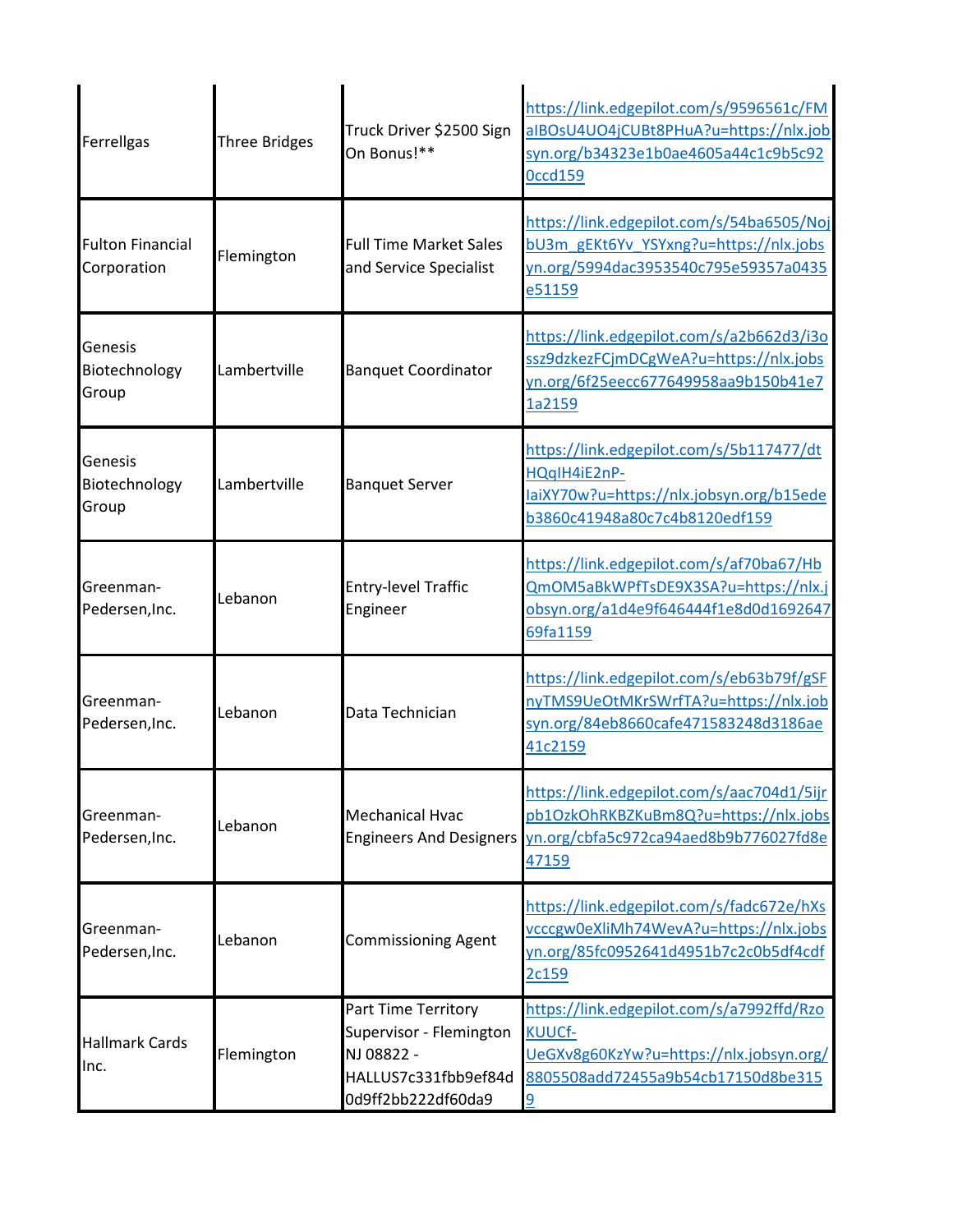| <b>Hunterdon Health</b><br>Care System | Flemington | RN Per Diem -<br>Endoscopy                                        | https://link.edgepilot.com/s/ce358003/Cyo<br>IrN-<br>Tnki2F52JxLIvMg?u=https://nlx.jobsyn.org/<br>f3b14dbfdb98419f89fc751b4784e8ee159                            |
|----------------------------------------|------------|-------------------------------------------------------------------|------------------------------------------------------------------------------------------------------------------------------------------------------------------|
| <b>Hunterdon Health</b><br>Care System | Flemington | <b>Medical Laboratory</b><br>Scientist Per Diem                   | https://link.edgepilot.com/s/88822b6d/4Q<br>ZP <sub>m</sub> -<br>XaSkOJa04qth3iAQ?u=https://nlx.jobsyn.or<br>g/9f2e66bcfe1e4073a9be936154d8382b15                |
| <b>Hunterdon Health</b><br>Care System | Flemington | Medical Lab Technician<br>Per Diem                                | https://link.edgepilot.com/s/39c41ca8/r81<br>mX46mrkC0OAbAg omOQ?u=https://nlx.j<br>obsyn.org/bb9873270e5a4fd1a7a2172885<br>3b337f159                            |
| Hunterdon Health<br>Care System        | Flemington | <b>RN Float Nursing -</b><br>Premium Pay                          | https://link.edgepilot.com/s/9239e514/0p<br>oMCVCZe0irg-<br>vf8GY0ug?u=https://nlx.jobsyn.org/b66e79<br>612d0044ba845e7501ecd5fdd1159                            |
| Hunterdon Health<br>Care System        | Flemington | Safety Liaison                                                    | https://link.edgepilot.com/s/8c619f4d/YPA<br>$N-A-$<br>Pj0OpOaoYNmv0KA?u=https://nlx.jobsyn.o<br>rg/665004d9caf343d7940a130816e9f1481<br>59                      |
| Hunterdon Health<br>Care System        | Flemington | <b>RN Float Nursing -</b><br><b>Premium Pay</b>                   | https://link.edgepilot.com/s/35cb240f/PfT<br>05pNgT02BgecVRHUzYA?u=https://nlx.jobs<br>yn.org/c9b828f9b92f4a7eb9a96c116e1c18<br>c1159                            |
| Hunterdon Health<br>Care System        | Flemington | <b>Medical Laboratory</b><br>Scientist- \$15,000 Sign<br>On Bonus | https://link.edgepilot.com/s/35f42847/fKq<br>dw2k_vkaFfzhMjMIcoA?u=https://nlx.jobsy<br>n.org/1b1ebb6ae6774cd0862bd4384a1a11<br>51159                            |
| Hunterdon Health<br>Care System        | Flemington | North - Med/Surg                                                  | https://link.edgepilot.com/s/d71ad337/0iF<br>Patient Care Assistant - 5 tOyrk 0edhn8dph6NPw?u=https://nlx.jobs<br>yn.org/c69c5cfd2c9b4f41957300217a9544<br>dc159 |
| Hunterdon Health<br>Care System        | Flemington | Lab Assistant                                                     | https://link.edgepilot.com/s/497f5498/-<br>gIP1SjMakufmHmEliJpag?u=https://nlx.job<br>syn.org/1dcdf94d40e349f889224471b28e2<br>de2159                            |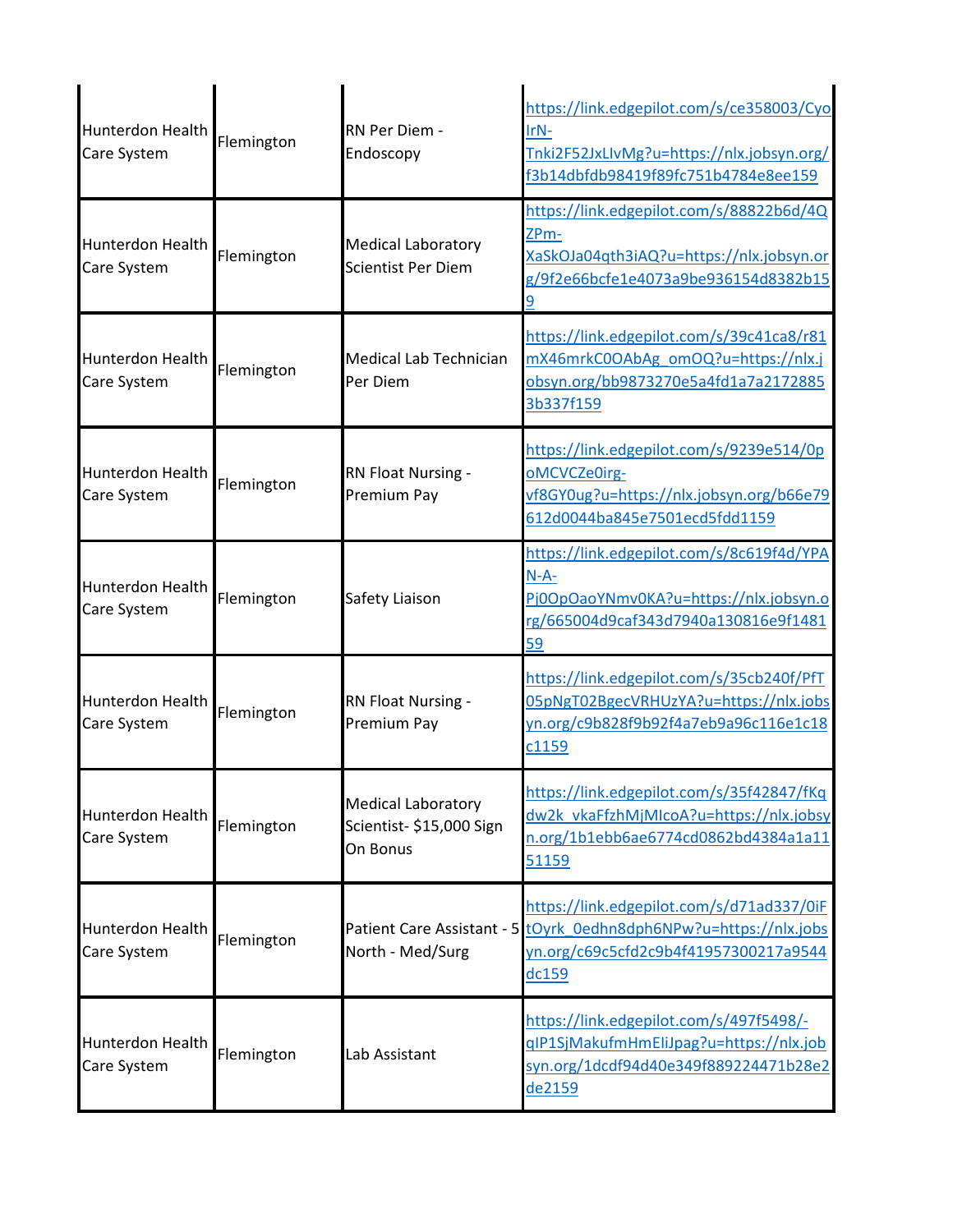| Hunterdon Health<br>Care System        | Flemington | Patient Care Assistant - 5 ZN OeKEitP7OC-<br>North - Med/Surg     | https://link.edgepilot.com/s/fc4e1bd5/zZx<br>InMPQ?u=https://nlx.jobsyn.org/2a23209f<br>c3d247f181345bc83599ab9b159                                              |
|----------------------------------------|------------|-------------------------------------------------------------------|------------------------------------------------------------------------------------------------------------------------------------------------------------------|
| Hunterdon Health<br>Care System        | Flemington | <b>Float Nursing</b>                                              | https://link.edgepilot.com/s/e7ef9459/jjsB<br>Patient Safety Assistant - uIU8002zn2JwhHyWrw?u=https://nlx.jobs<br>yn.org/517d3e54e091422a9cad44c351e7d<br>271159 |
| Hunterdon Health<br>Care System        | Flemington | West                                                              | https://link.edgepilot.com/s/457d565d/es<br>Patient Care Assistant - 3 Oxiwi4b0KXULCzHpyhzQ?u=https://nlx.job<br>syn.org/35ce83c4593640d49ddb1312abdb<br>fac3159 |
| Hunterdon Health<br>Care System        | Flemington | <b>Medical Laboratory</b><br>Scientist- \$15,000 Sign<br>On Bonus | https://link.edgepilot.com/s/026a6331/Ym<br>Cj1KkYskC9ywooXaLUyA?u=https://nlx.jobs<br>yn.org/f69d6065da944c18bff621acbccc2a7<br><b>b159</b>                     |
| Hunterdon Health<br>Care System        | Flemington | Unit Coordinator - 3<br>West - Med/Surg and<br>Oncology           | https://link.edgepilot.com/s/c610103e/Os<br>Q58qH8nEaPmXZ3aVPg5A?u=https://nlx.jo<br>bsyn.org/9ff611d90690446dbc30b6d2c577<br>91a5159                            |
| <b>Hunterdon Health</b><br>Care System | Flemington | Nursing Intern - Float<br><b>Nursing</b>                          | https://link.edgepilot.com/s/931ac6cc/Wj1<br>o3wotNk6emr0U-<br>ULp9A?u=https://nlx.jobsyn.org/b45469e3<br>c5964154a3fe692e02f12f6e159                            |
| Hunterdon Health<br>Care System        | Flemington | North - Med/Surg                                                  | https://link.edgepilot.com/s/ffc8c4c8/Eh1J<br>Patient Care Assistant - 5 zruGW0a0SNQqXY39wQ?u=https://nlx.jobs<br>yn.org/cb1ec59dc58d45829c255226f576f7<br>53159 |
| <b>Hunterdon Health</b><br>Care System | Flemington | Patient Safety Assistant -<br><b>Float Nursing</b>                | https://link.edgepilot.com/s/d0e78ae7/fFyj<br>dXiy80qKjrnclrH tA?u=https://nlx.jobsyn.o<br>rg/284d8c58819d45b18aaf011b698855fa1<br>59                            |
| Hunterdon Health<br>Care System        | Flemington | Lab Assistant                                                     | https://link.edgepilot.com/s/0ae2b404/w1<br>zz RQw6UGDs8ud9VBL1Q?u=https://nlx.jo<br>bsyn.org/a6e078c6fdef4f2781c139f5b2ba5<br>190159                            |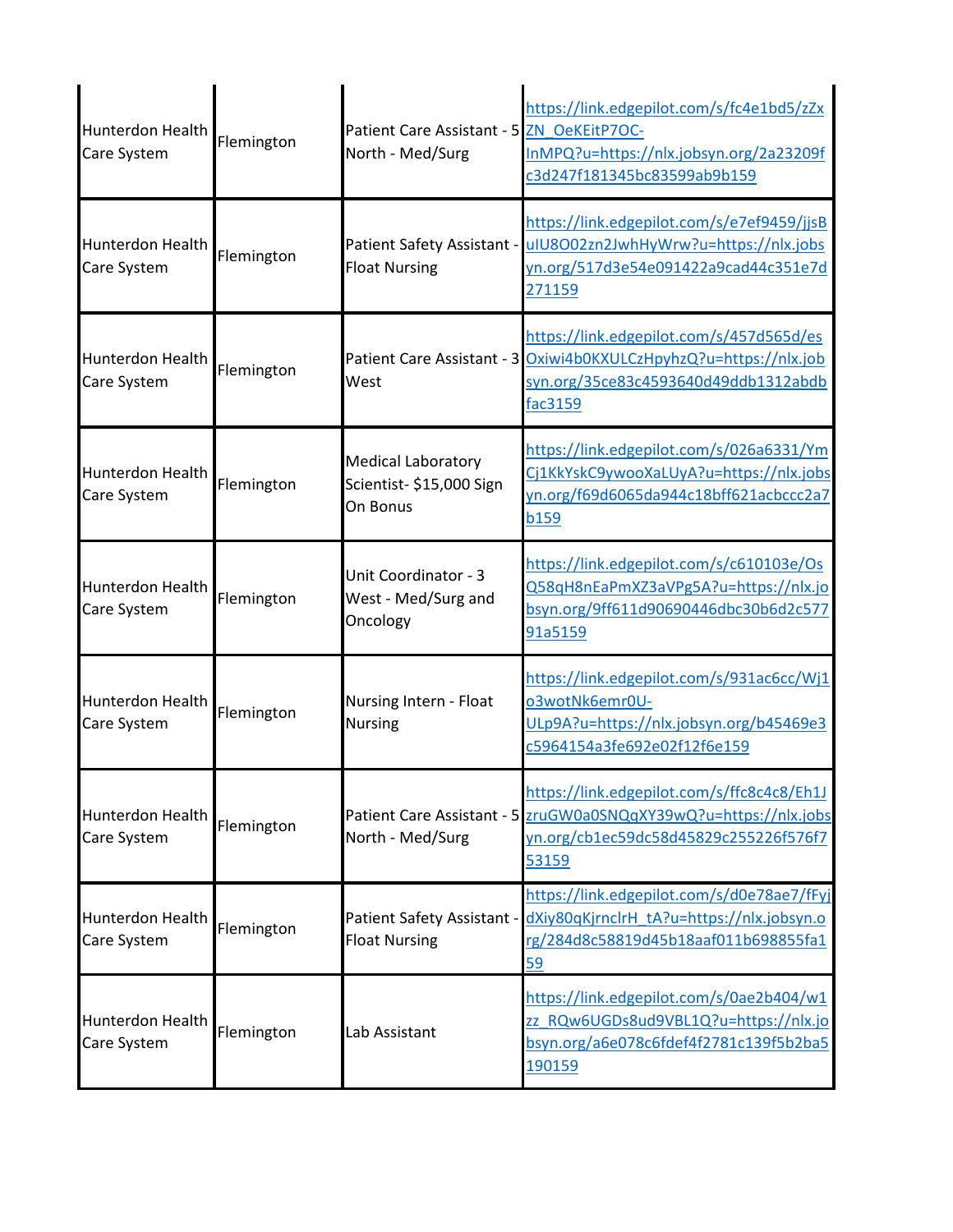| Hunterdon Health<br>Care System             | Flemington            | <b>Occupational Therapist</b>                                                                 | https://link.edgepilot.com/s/ddc8403b/yv<br>AQpjYYRUihBj0tiEawDg?u=https://nlx.jobs<br>yn.org/ca8e1d4a05874b728416ea6bba71d<br>865159     |
|---------------------------------------------|-----------------------|-----------------------------------------------------------------------------------------------|-------------------------------------------------------------------------------------------------------------------------------------------|
| <b>Hunterdon Health</b><br>Care System      | Flemington            | <b>Medical Lab Technician</b><br>Per Diem                                                     | https://link.edgepilot.com/s/017d2066/82<br>VO-<br>byuy0aKy9Ndkc0ePg?u=https://nlx.jobsyn.<br>org/88c27b62cfce45d38c2173fe49ff5ac01<br>59 |
| <b>Hunterdon Health</b><br>Care System      | Flemington            | RN - 5 North - Med/Surg                                                                       | https://link.edgepilot.com/s/789be470/5Z<br>NHteP4zk2eh8f61gPoGA?u=https://nlx.job<br>syn.org/b015957953dc45ae81e9d946cb02<br>cdaf159     |
| <b>Hunterdon Health</b><br>Care System      | Flemington            | Pre Visit Planner                                                                             | https://link.edgepilot.com/s/3b746050/nF<br>0gBWTYPkOpJ0d5jZQtJA?u=https://nlx.job<br>syn.org/8d1111c200f44cc9a638e9501a346<br>bd7159     |
| <b>Hunterdon Health</b><br>Care System      | Flemington            | <b>Patient Service</b><br>Representative                                                      | https://link.edgepilot.com/s/f40319ad/ku<br>MIPdsQQU2yzuMIyhfQXA?u=https://nlx.jo<br>bsyn.org/6092da5e3af3438a94d0c62438a8<br>5453159     |
| ICONMA, LLC                                 | Whitehouse<br>Station | Senior Project Manager -<br>Cloud Platform<br>Applications and Non<br>Prod Migration to Cloud | https://link.edgepilot.com/s/1c55d5ba/m6<br>VkjPqLsU6XM6AQ8GIfEw?u=https://nlx.job<br>syn.org/bfe93f93e6df47c096df9ff016c4bb<br>6e159     |
| ICONMA, LLC                                 | Whitehouse<br>Station | <b>Customer Service</b><br>Representative                                                     | https://link.edgepilot.com/s/82f5372f/CHV<br>sV-<br>teL0KraTXgGwjPLg?u=https://nlx.jobsyn.or<br>g/04eaa3bb1b8b4c4e8f27e866e80645981<br>59 |
| <b>Industrial Staffing</b><br>Services Inc. | Lambertville          | <b>Registered Nurse</b>                                                                       | https://link.edgepilot.com/s/7657c1dc/921<br>V0FMMYk Tb4dNr5sQfQ?u=https://nlx.job<br>syn.org/71436269f148493b82c0e829322a<br>bba9159     |
| <b>Industrial Staffing</b><br>Services Inc. | Clinton               | Staff Nurse - RN or LPN -<br><b>EMCF</b>                                                      | https://link.edgepilot.com/s/e0d20f98/ILM<br>p89Nn1UiWvlfXlf3F2Q?u=https://nlx.jobsy<br>n.org/c36c3f063b244897ab28e35c37ad21<br>aa159     |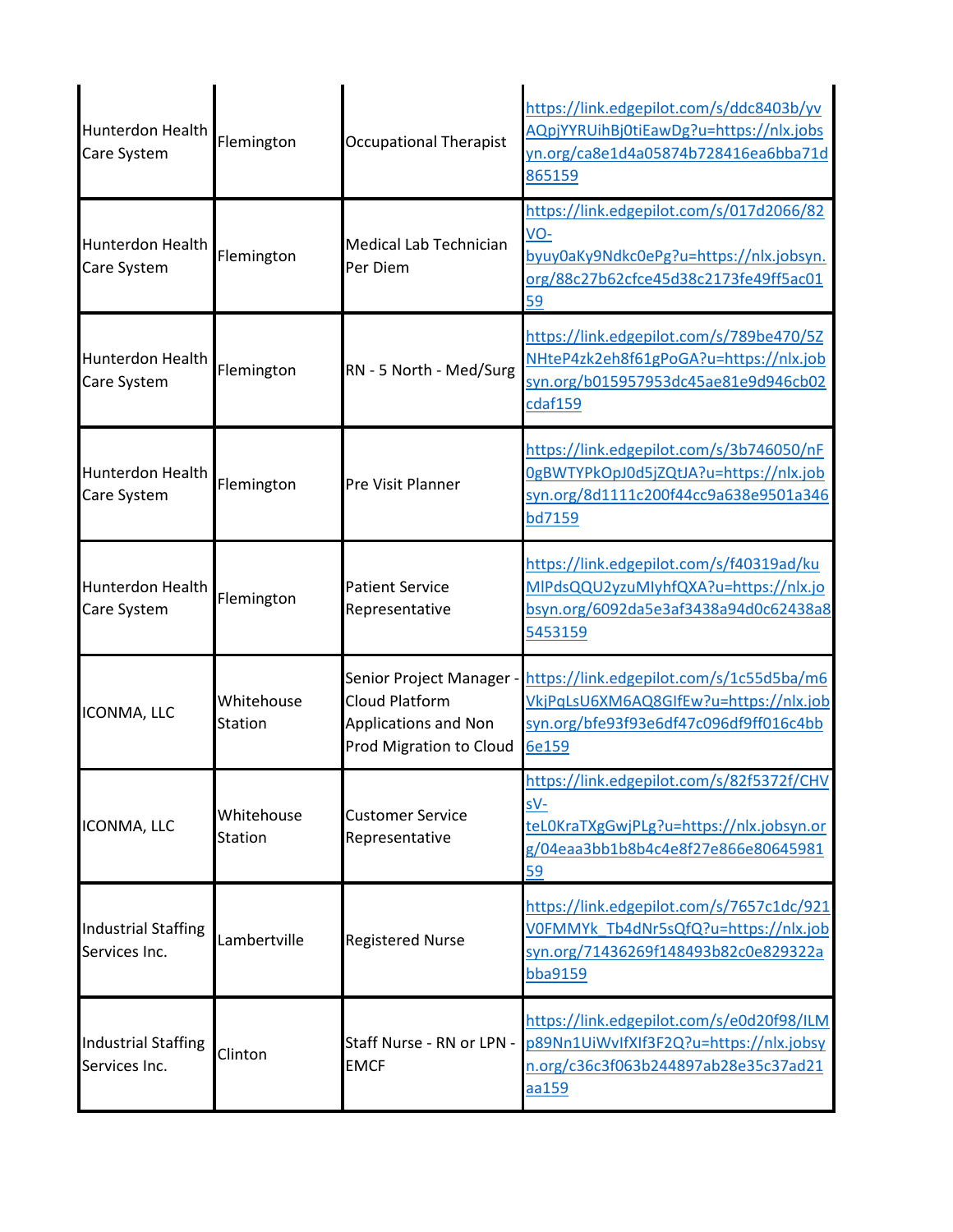| <b>Industrial Staffing</b><br>Services Inc. | Lambertville | <b>Registered Nurse</b>                                             | https://link.edgepilot.com/s/435c95fd/uNY<br>Zkoidz0ekwD7gAy9eTQ?u=https://nlx.jobs<br>yn.org/ac5fec21ab5e4599b3de5ec141fcca<br>84159     |
|---------------------------------------------|--------------|---------------------------------------------------------------------|-------------------------------------------------------------------------------------------------------------------------------------------|
| <b>Industrial Staffing</b><br>Services Inc. | Annandale    | Staff Nurse - RN or LPN -<br><b>FYCF</b>                            | https://link.edgepilot.com/s/f9afc02f/otVo<br>OmkEyCqAMvEwYpAQ?u=https://nlx.jobsy<br>n.org/cbdc16db8f98440080f3b67b195d1e<br>25159       |
| <b>Industrial Staffing</b><br>Services Inc. | Annandale    | <b>Screening Analyst - FYCF</b>                                     | https://link.edgepilot.com/s/7497f04e/hhb<br>8oLva-02GONe8Ex-<br>RTQ?u=https://nlx.jobsyn.org/00938a4219<br>1d416287fa2b380a17fabb159     |
| Ingersoll-Rand<br>Industrial U.S.,<br>Inc.  | Hampton      | <b>Global Product Manager</b>                                       | https://link.edgepilot.com/s/c6e16bab/x9d<br>eh-<br>9W60y5Ix0LzOT0DQ?u=https://nlx.jobsyn.<br>org/016b9f7465f24a788fa28cba2c1ea7991<br>59 |
| <b>IQVIA</b>                                | Flemington   | <b>Account Management</b><br>Director, Scientific<br>Communications | https://link.edgepilot.com/s/d87bddd6/a2<br>KlontwbU68001M2YrWhA?u=https://nlx.j<br>obsyn.org/c26ea96f6994416dba35175526<br>3f5d9e159     |
| J C Ehrlich                                 | Hampton      | Pest Control Specialist                                             | https://link.edgepilot.com/s/8011a0dd/oYl<br>qN0soLU6F aZjMKB5FQ?u=https://nlx.jobs<br>yn.org/52d354eba9cd4e0783b44e51c89d9<br>029159     |
| J C Ehrlich                                 | Hampton      | <b>Pest Control Specialist</b>                                      | https://link.edgepilot.com/s/a5a5cf64/7 c<br>ccfTe6UasAJlAWwbCYw?u=https://nlx.jobs<br>yn.org/5ef20a830720496fae90e53d0e037<br>d51159     |
| Jones Lang LaSalle Annandale                |              | Specialist, Engineering<br><b>Services</b>                          | https://link.edgepilot.com/s/63adfb09/v0X<br>PdtKwy0KSEg2pWAJRKQ?u=https://nlx.job<br>syn.org/adbce0114dae41e2b6be9a131ee5f<br>549159     |
| <b>Kforce</b>                               | Oldwick      | <b>Senior Financial Analyst</b>                                     | https://link.edgepilot.com/s/0a5eb8df/aKF<br>LAvCTAE62kn53SKLdPA?u=https://nlx.jobs<br>yn.org/a0781270d8fc4f069105d33b717f73<br>91159     |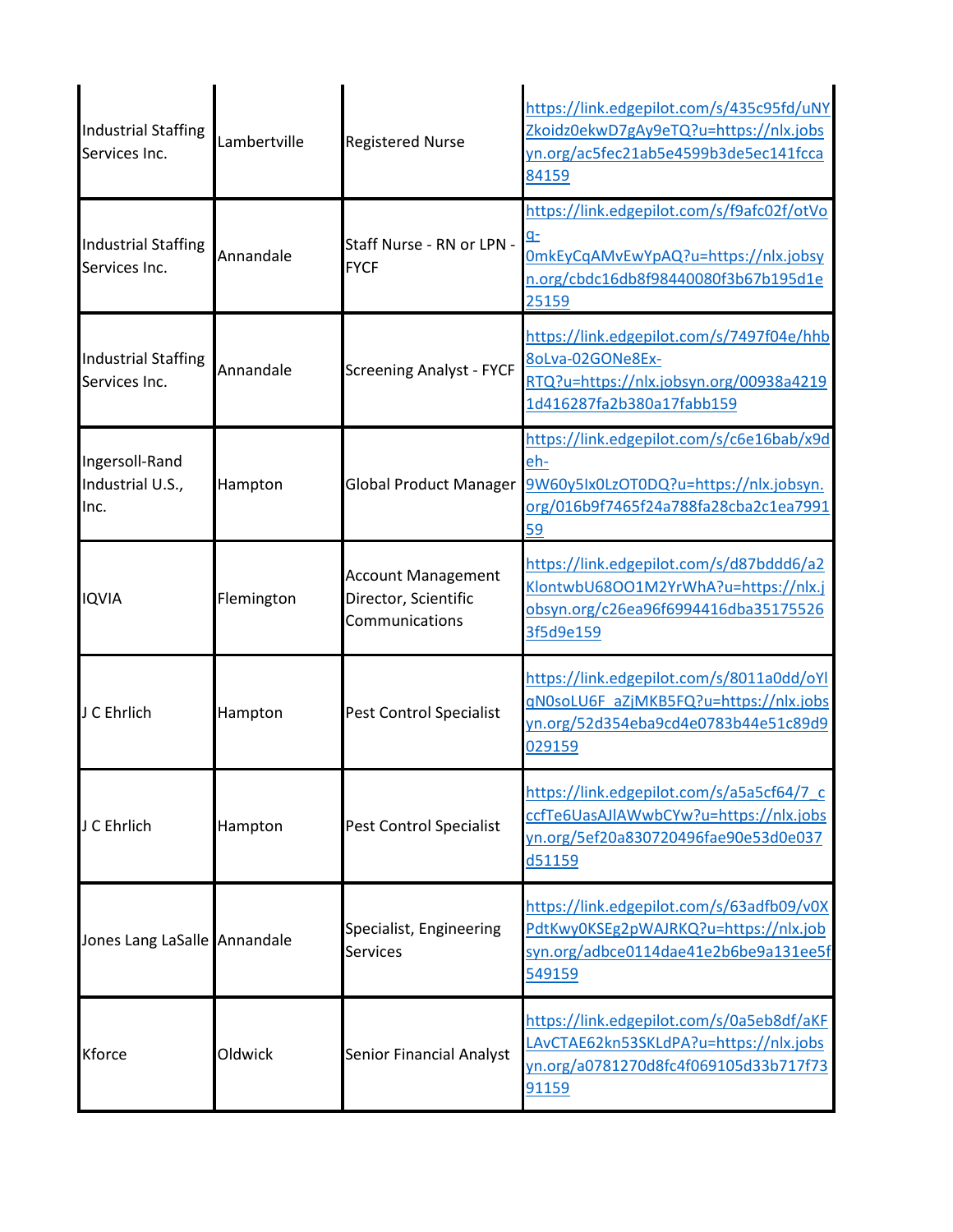| <b>Kforce</b>                     | Oldwick    | Associate Director -<br>Finance               | https://link.edgepilot.com/s/64d2f3fa/obJ<br>VbM9qc02DKIQfD6vtog?u=https://nlx.jobs<br>yn.org/3569ee0c36c145a68edbca72ccf467<br>2c159                           |
|-----------------------------------|------------|-----------------------------------------------|-----------------------------------------------------------------------------------------------------------------------------------------------------------------|
| Lowe's                            | Flemington | Flexible                                      | https://link.edgepilot.com/s/b02e9f54/4V<br>PT-Fulfillment Associate- WzV cDtk 0E2rblnvMYA?u=https://nlx.job<br>syn.org/851ff2648192425d90755eb605a1e<br>991159 |
| <b>Luxfer MEL</b><br>Technologies | Flemington | <b>Buyer</b>                                  | https://link.edgepilot.com/s/3261cf09/Y21<br>7RcVPokSNSF5 Z2NjYA?u=https://nlx.jobsy<br>n.org/4f1ae52ee1a14c7c9ad72c2c569a7b0<br>d159                           |
| <b>Luxfer MEL</b><br>Technologies | Flemington | <b>Production Supervisor</b>                  | https://link.edgepilot.com/s/99b7af84/Jc0j<br>DTdu5EyXQRJxWBylcg?u=https://nlx.jobsy<br>n.org/64581c61249e4976a1be43609e6776<br>98159                           |
| <b>Luxfer MEL</b><br>Technologies | Flemington | <b>Quality Control Lab</b><br>Analyst         | https://link.edgepilot.com/s/f788696c/gS-<br>NxkMSw0GJEWnrZ2qZ1w?u=https://nlx.jo<br>bsyn.org/9379e79024b6495aa0848bc7a4c<br>a7300159                           |
| <b>Luxfer MEL</b><br>Technologies | Flemington | <b>General Facilities and</b><br>Maintenance  | https://link.edgepilot.com/s/b7e29124/08<br>r2pJ7WiE2tauP6nOur8A?u=https://nlx.jobs<br>yn.org/b9ca60f7b30c4fd687d6610bf63ddc<br>ae159                           |
| <b>Luxfer MEL</b><br>Technologies | Flemington | Coordinator                                   | https://link.edgepilot.com/s/6c876391/k3t<br>Logistics and Warehouse mZHdVlkmNbNNyFkho5Q?u=https://nlx.jo<br>bsyn.org/a6b18a7f9a1546ccbfcb11e60328<br>030b159   |
| <b>Luxfer MEL</b><br>Technologies | Flemington | <b>Production Operator</b>                    | https://link.edgepilot.com/s/19bddd4a/o0<br>y81xohb02uLJxBPRcuZA?u=https://nlx.jobs<br>yn.org/648e04ad254149a790c0fa9460247<br>034159                           |
| <b>Luxfer MEL</b><br>Technologies | Flemington | Sales Manager, Catalysis<br>(Remote Possible) | https://link.edgepilot.com/s/34a756cd/oM-<br>PBJa2tkSyN7US-<br>y32kg?u=https://nlx.jobsyn.org/b6516947e<br>6144a59ad2c0816121b02d3159                           |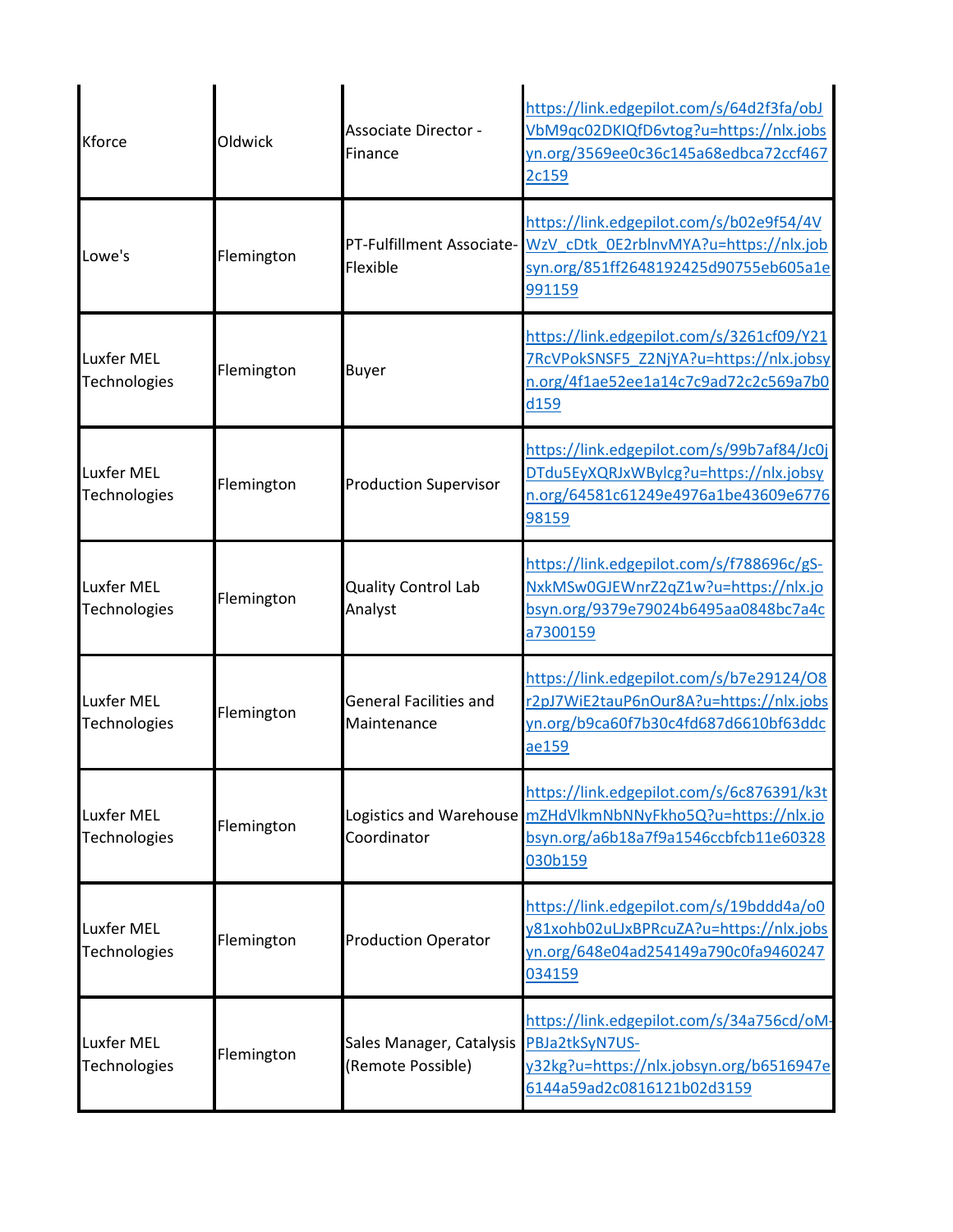| <b>Luxfer MEL</b><br>Technologies            | Flemington            | <b>Quality Systems</b><br>Specialist                                               | https://link.edgepilot.com/s/dbb430c0/0el<br>dCiSp6EurlT1auhTyJA?u=https://nlx.jobsyn.<br>org/1bd64fad080e4269a8213587e5c2bb4a<br>159                                                  |
|----------------------------------------------|-----------------------|------------------------------------------------------------------------------------|----------------------------------------------------------------------------------------------------------------------------------------------------------------------------------------|
| Mallinckrodt<br>Pharmaceuticals              | Hampton               | Senior/ Executive<br>Director, Market Access,<br><b>Strategy and Operations</b>    | https://link.edgepilot.com/s/31f9d109/jAV<br>wT8XJ0a0bgIEllMbLw?u=https://nlx.jobsy<br>n.org/afc2e53a41814a5294771399d26ed3<br>c6159                                                   |
| Mallinckrodt<br>Pharmaceuticals              | Hampton               | Senior/ Executive<br>Director, Market Access,<br><b>Strategy and Operations</b>    | https://link.edgepilot.com/s/82d81286/7B<br>czhzZ9-<br>Eqpn1YUUCD9yQ?u=https://nlx.jobsyn.org<br>/04d7f17f0bdf4f2aba83fe7125bbd2a9159                                                  |
| ManpowerGroup                                | Clinton               | <b>Material Coordinator</b>                                                        | https://link.edgepilot.com/s/688b8583/dK<br>Q5 U9Ve0ywebXIfEEJyQ?u=https://nlx.job<br>syn.org/5ebe21bad63a4a84b603d3d8ff402<br>3fd159                                                  |
| Merck                                        | Whitehouse<br>Station | Associate Director,<br><b>Global Batch Disposition</b><br><b>Quality Assurance</b> | https://link.edgepilot.com/s/6c3fb9ed/k45<br>R9xGnEU6XkgrNZeHFWg?u=https://nlx.job<br>syn.org/69d5de6b4ac746979e26ba5b01dd<br><b>0abe159</b>                                           |
| New York Life<br>Insurance Co                | Lebanon               | Data Analyst Team Lead, WRGDM2602PWu2-                                             | https://link.edgepilot.com/s/e49eb01d/7n<br>Corporate Vice President FLupmQ?u=https://nlx.jobsyn.org/0db20f5<br>7ca7e41e083a95f5bf78ad503159                                           |
| New York Life<br>Insurance<br>Company        | Lebanon               |                                                                                    | https://link.edgepilot.com/s/c037f1de/Pjl<br>Data Analyst Team Lead, m1b0J9EW7kME47kXHAg?u=https://nlx.jo<br>Corporate Vice President bsyn.org/75c2011c44564495bf6a1a92e542<br>3616159 |
| <b>New York Life</b><br>Insurance<br>Company | Lebanon               | Senior Associate                                                                   | https://link.edgepilot.com/s/7c5958bd/R0<br>WsSVvuGUyvaBFUsmdRbQ?u=https://nlx.j<br>obsyn.org/30c6bb5c0fdd449e9777c0b369f<br>f6058159                                                  |
| Organon & Co.                                | Lebanon               | Paralegal - Regulatory<br>Legal Support                                            | https://link.edgepilot.com/s/f29eff39/x9Y-<br>kRmGsUKQycpmJDwSpQ?u=https://nlx.job<br>syn.org/58bb342ad6be450391128494280f<br>dc35159                                                  |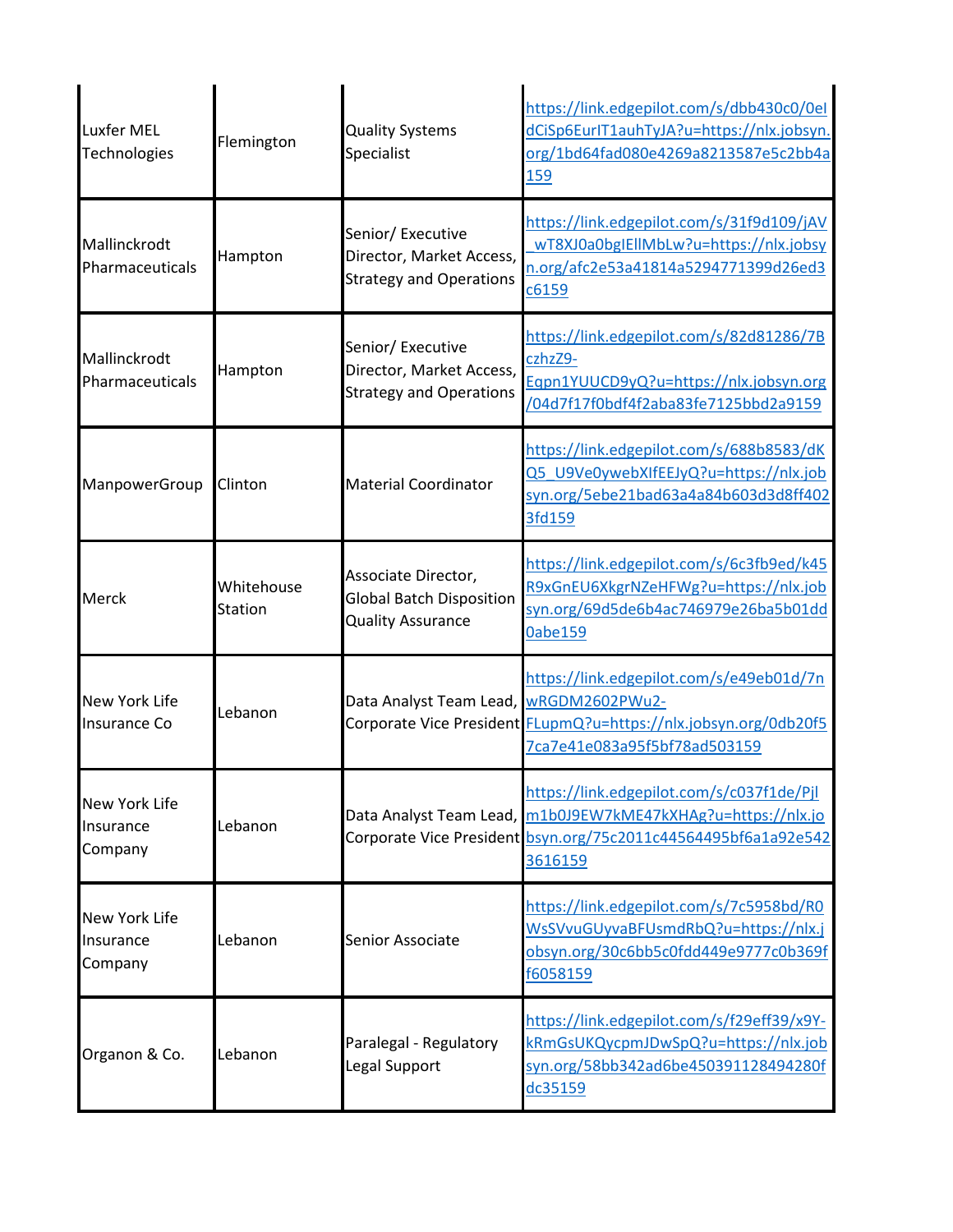| Organon & Co.                     | Lebanon    | <b>Associate Director, ERP</b><br><b>SAP MDG Product Line</b><br>Lead | https://link.edgepilot.com/s/858e7d0a/Xe<br>p2xjgJD0aIV4MNYWkMAg?u=https://nlx.jo<br>bsyn.org/f0d6f7d06825406aa0031a60e87f<br>6714159 |
|-----------------------------------|------------|-----------------------------------------------------------------------|---------------------------------------------------------------------------------------------------------------------------------------|
| Peapack-<br><b>Gladstone Bank</b> | Clinton    | Universal Banker I Part<br><b>Time</b>                                | https://link.edgepilot.com/s/7cb9fc59/rht6<br>2aB06p0ZhWeYxxsA?u=https://nlx.jobsyn.<br>org/f40c027657a542ffb6d5c3c1860796261<br>59   |
| Peapack-<br><b>Gladstone Bank</b> | Clinton    | <b>Universal Banker I Part</b><br>Time                                | https://link.edgepilot.com/s/1e7cd6bd/ovJ<br>I29ypV0i2fnKv-<br>rv AA?u=https://nlx.jobsyn.org/ae5b91561<br>973443a96603fa596688f35159 |
| Peapack-<br><b>Gladstone Bank</b> | Clinton    | Universal Banker I Part<br>Time                                       | https://link.edgepilot.com/s/ae64a5cc/g8<br>mD aw-<br>HkKn2CJZwftHHg?u=https://nlx.jobsyn.org/<br>a8f978b4948e464d8cc7d073648e7b25159 |
| Peapack-<br><b>Gladstone Bank</b> | Clinton    | Universal Banker I Part<br>Time                                       | https://link.edgepilot.com/s/e6eaf269/66F<br>KeNbAIU SUVtgrO656A?u=https://nlx.jobs<br>yn.org/d8b607f2de244bd188f0a9a2b11f16<br>c5159 |
| <b>Pilot Company</b>              | Hampton    | <b>Subway Cashier</b>                                                 | https://link.edgepilot.com/s/636387c7/aF1<br>YT03IdUuZhyAt3lq9Og?u=https://nlx.jobsy<br>n.org/8a4d5c92c7964cb58a9ffe5d66149ee<br>8159 |
| <b>Pilot Company</b>              | Hampton    | Cashier                                                               | https://link.edgepilot.com/s/35ec5479/N8I<br>qjHUoGkmxnJrMI8QhKA?u=https://nlx.jobs<br>yn.org/6004a061e49d4edfb59c563837da7<br>25a159 |
| <b>Pilot Company</b>              | Bloomsbury | <b>Subway Cashier</b>                                                 | https://link.edgepilot.com/s/2b5f6c8b/KsO<br>HgNcLLE61uFgNccngQg?u=https://nlx.jobs<br>yn.org/422959fb6d244954b724eeee025f7<br>6f8159 |
| <b>Pilot Company</b>              | Bloomsbury | Cashier                                                               | https://link.edgepilot.com/s/7e58e770/iW<br>mPEZmG8UOtCIwThKYBDw?u=https://nlx.j<br>obsyn.org/cce5752f092b4e82b9abb3da4c1<br>1040c159 |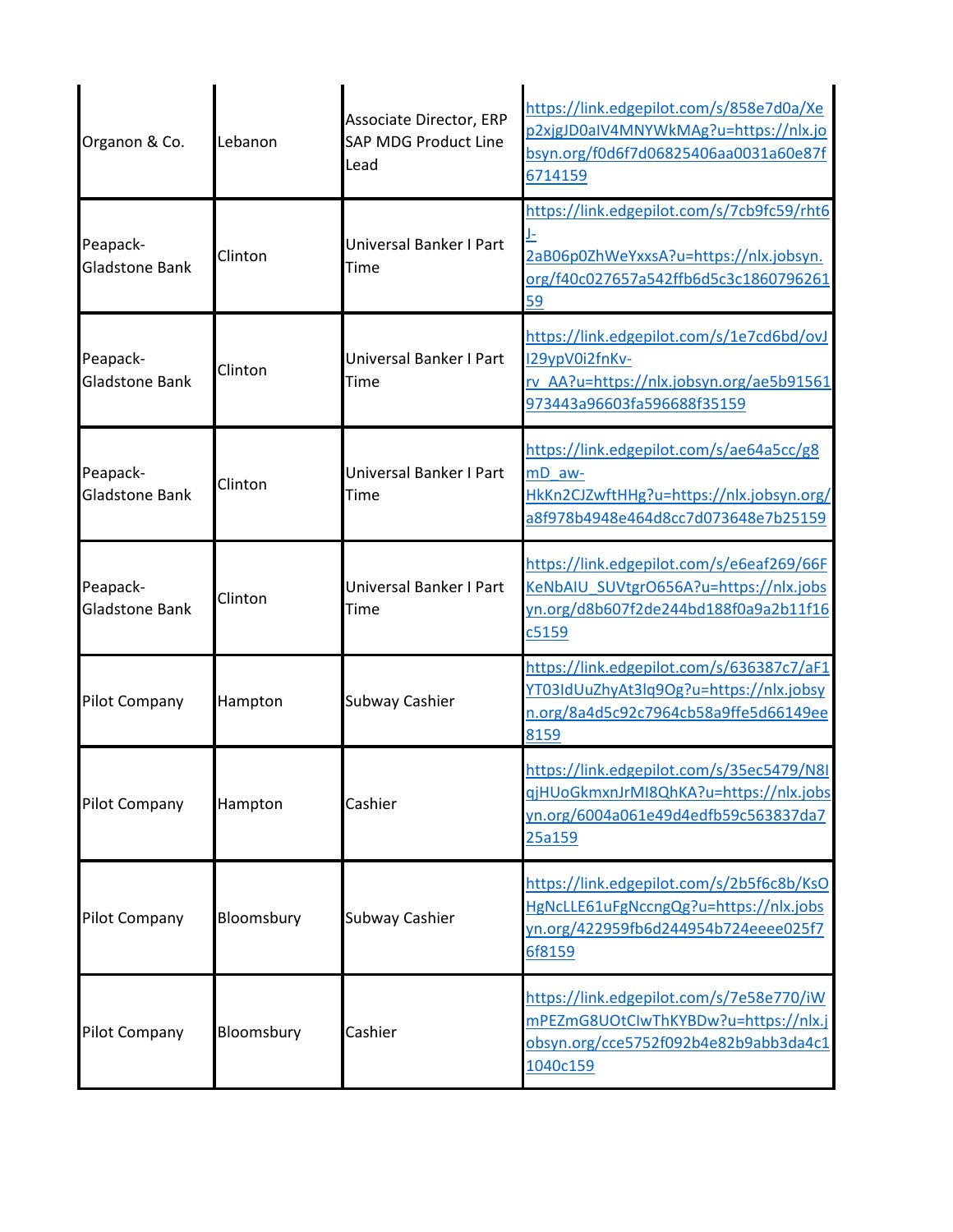| <b>Pilot Company</b> | Bloomsbury | <b>Fuel Attendant</b>         | https://link.edgepilot.com/s/65eece01/xrP<br>BoKz98kyAM7A Li4XVA?u=https://nlx.jobs<br>yn.org/fa58c3bb22654542b768cdf7ba9f90<br>2d159 |
|----------------------|------------|-------------------------------|---------------------------------------------------------------------------------------------------------------------------------------|
| Pilot Company        | Bloomsbury | <b>Subway Sandwich Artist</b> | https://link.edgepilot.com/s/1fbf38c2/0Kt8<br>lay4Wk 2uzYSzYtjoQ?u=https://nlx.jobsyn.<br>org/2ec6bd3eb34e4b38a5da4271684fb2ad<br>159 |
| <b>Pilot Company</b> | Bloomsbury | Janitorial Maintenance        | https://link.edgepilot.com/s/76d60450/rpy<br>6FRPruk ysdP58VUhtw?u=https://nlx.jobs<br>yn.org/420307cd50844e7ea701d286f18c4<br>957159 |
| Pilot Company        | Hampton    | Coffee Attendant              | https://link.edgepilot.com/s/21531934/p4l<br>7nvlk80G2QDWkGabSiA?u=https://nlx.jobs<br>yn.org/87e590f51b584ee5887e1bd489284<br>66d159 |
| Pilot Company        | Bloomsbury | <b>Fuel Attendant</b>         | https://link.edgepilot.com/s/8982cd46/GF<br>DWNmWWTUq3rFs9se7f-<br>Q?u=https://nlx.jobsyn.org/e1c4bfeab5634<br>a14bbca441c00619c1b159 |
| <b>Pilot Company</b> | Bloomsbury | <b>Subway Sandwich Artist</b> | https://link.edgepilot.com/s/0c798b22/MG<br>IR97Yxlk Ys-<br>yiDjYrOg?u=https://nlx.jobsyn.org/53ce894<br>8e4e74cf6a65da7abd0f57f3b159 |
| Pilot Company        | Bloomsbury | Cashier                       | https://link.edgepilot.com/s/fc1ca987/WIY<br>mSKpqGUm0-<br>R7GpVVwWw?u=https://nlx.jobsyn.org/53<br>79b1f2371f4ecf9d3b33b0b27ab207159 |
| Pilot Company        | Bloomsbury | Coffee Attendant              | https://link.edgepilot.com/s/6a64ec58/Xt0<br>BPEeobk 4k7TEka6nYg?u=https://nlx.jobsy<br>n.org/47a5b604a4a540d6923f763d691509<br>56159 |
| Pilot Company        | Bloomsbury | Janitorial Maintenance        | https://link.edgepilot.com/s/37a1662e/cjw<br>W5y5UwUuh5UcATEISGA?u=https://nlx.jo<br>bsyn.org/c77121bbec1b4d7cb58ee7dc62d<br>16bb8159 |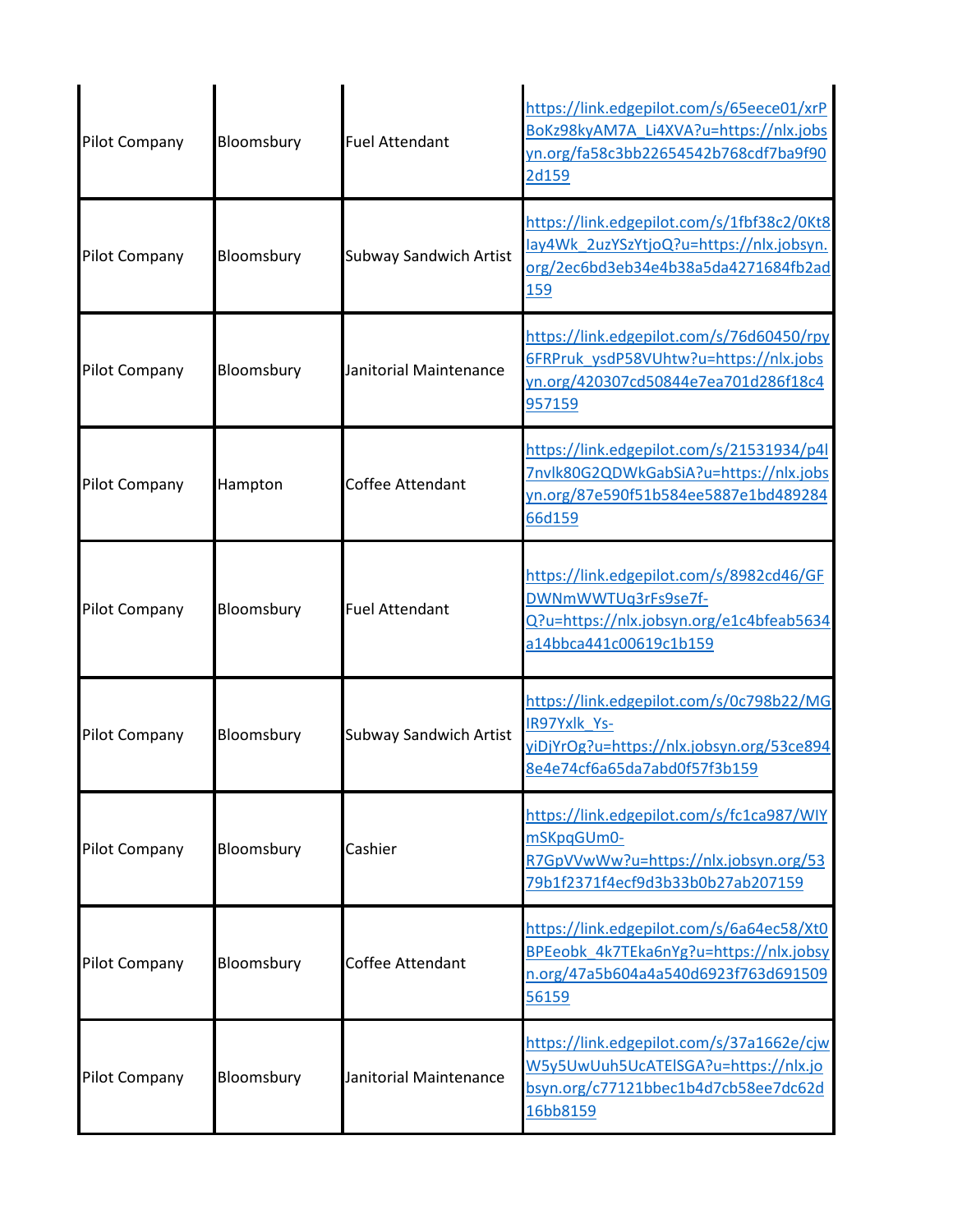| Pilot Company        | Bloomsbury | Subway Cashier                                 | https://link.edgepilot.com/s/a5840975/bS<br>92LUv8vUSdzSNPpi9Sgg?u=https://nlx.jobs<br>yn.org/e44cd70f56d346aeba33fed03ab70b<br>96159 |
|----------------------|------------|------------------------------------------------|---------------------------------------------------------------------------------------------------------------------------------------|
| Pilot Company        | Hampton    | <b>Restaurant General</b><br>Manager - Trainee | https://link.edgepilot.com/s/7470f5fa/DLw<br>CezreUUmR9308Qzdbmg?u=https://nlx.job<br>syn.org/731810c6bd9249f6b516590695ea<br>1bc5159 |
| <b>Pilot Company</b> | Hampton    | <b>Restaurant General</b><br>Manager - Trainee | https://link.edgepilot.com/s/7f1d78be/rGT<br>fECdOz0OCQbSBpvv9aw?u=https://nlx.jobs<br>yn.org/73ec6052e35546f1ac1a52bfdf5c1b<br>d9159 |
| Pilot Company        | Hampton    | <b>Subway Cashier</b>                          | https://link.edgepilot.com/s/c2d6ce04/MC<br>OXYgsiO0mSfjw1oKJ5sg?u=https://nlx.jobs<br>yn.org/01e3d836ff3348a195b38bcb3100da<br>79159 |
| Pilot Company        | Hampton    | <b>Fuel Attendant</b>                          | https://link.edgepilot.com/s/1c09f3c8/on<br>Wi7RcR-0enz9Nhqcc-<br>RA?u=https://nlx.jobsyn.org/26ca42b6d08<br>346cf89c8c8d3217095d1159 |
| Pilot Company        | Hampton    | Deli Baker                                     | https://link.edgepilot.com/s/7108114a/kS6<br>w1OBwlkCMeMY5TOK8dw?u=https://nlx.j<br>obsyn.org/d129b011e49244b281446e02a3<br>448cc2159 |
| <b>Pilot Company</b> | Hampton    | <b>Subway Sandwich Artist</b>                  | https://link.edgepilot.com/s/a1db3dc3/bsK<br>v-Ci60kWUppyuo-<br>qcTQ?u=https://nlx.jobsyn.org/f8f4c0b992<br>4848729707fe3bd900a240159 |
| <b>Pilot Company</b> | Hampton    | Janitorial Maintenance                         | https://link.edgepilot.com/s/a35176bf/N1<br>K8ikA8Ok2iD6 T BRDQ?u=https://nlx.job<br>syn.org/cdac020aa72d4804a21da0fe79612<br>862159  |
| <b>Pilot Company</b> | Hampton    | <b>Subway Sandwich Artist</b>                  | https://link.edgepilot.com/s/7616283d/hBt<br>bvBJcV0WSMsMY3hDY-<br>Q?u=https://nlx.jobsyn.org/6a66ed700c3a<br>45a4b69eba4bfdbec16f159 |